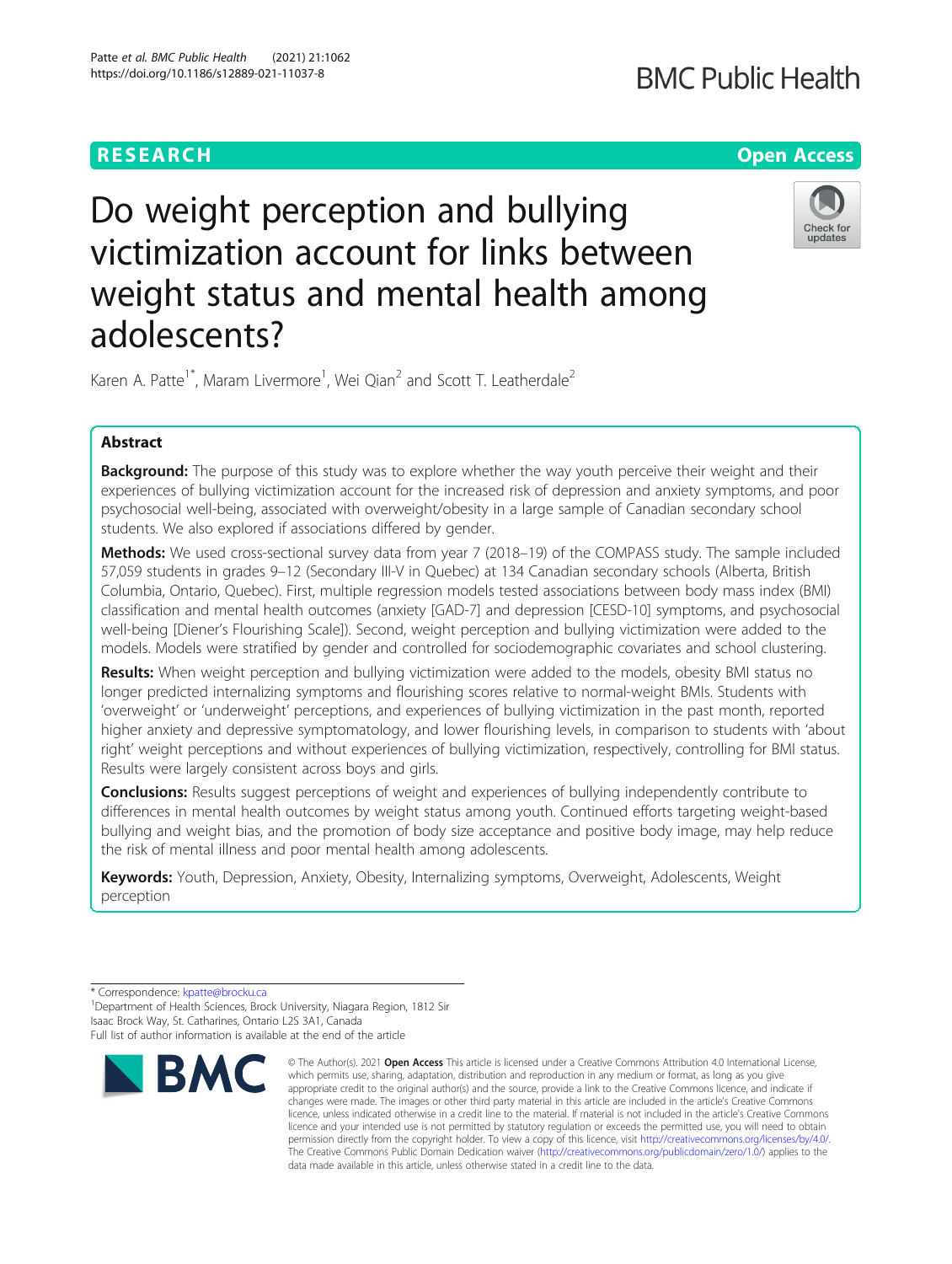# Introduction

About one in seven adolescents are considered at-risk of overweight and obesity [[1](#page-13-0)]. Obesity is associated with elevated rates of depression and anxiety  $[2, 3]$  $[2, 3]$  $[2, 3]$  $[2, 3]$  $[2, 3]$ , two of the most common forms of mental illness in children and adolescents [\[4](#page-13-0)]. Nearly one-third of adolescents will experience an anxiety disorder and about 12% will have major depressive disorder [\[4](#page-13-0)]. Given their prevalence, chronicity, and adverse impacts, obesity and mental disorders have been identified as global public health priorities. More recently, the importance of promoting positive mental health, in addition to preventing mental illness, has been acknowledged [\[4](#page-13-0)]. Further research on the complex relationship between weight status and mental health among adolescents is needed.

The adverse consequences commonly associated with overweight and obesity in children and adolescents are primarily psychosocial [\[5](#page-13-0)–[8\]](#page-13-0), and include low selfesteem, poorer social functioning, and greater risk of depression and anxiety [\[2](#page-13-0), [5,](#page-13-0) [9](#page-13-0)–[11\]](#page-14-0). Psychological consequences of obesity may be attributable to weight stigmatization and discrimination  $[8, 11-13]$  $[8, 11-13]$  $[8, 11-13]$  $[8, 11-13]$  $[8, 11-13]$ . Weight stigma refers to the social de-evaluation/degradation of a person because of their weight through negative attitudes or beliefs and often manifests in ways that lead to social rejection and overt discrimination [[7\]](#page-13-0). In children and adolescents, weight stigma is primarily expressed through teasing and bullying [[8](#page-13-0)]; adolescents identify weight as the primary reason for harassment among their peers [\[14](#page-14-0), [15](#page-14-0)]. Youth with overweight and obesity are more likely to experience bullying victimization than their average-weight counterparts, including relational, verbal, and physical victimization [\[16](#page-14-0)–[18\]](#page-14-0). Associations between weight-based teasing or bullying victimization and increased vulnerability to depression, anxiety, substance use, psychosomatic symptoms, and low selfesteem, persist after controlling for body mass index (BMI) [[19](#page-14-0)–[21\]](#page-14-0), leading to suggestions that experiences of stigma rather than weight itself contribute to negative outcomes [\[8](#page-13-0), [19](#page-14-0)].

In addition to public stigma (i.e. perceived stigma and experiences of weight discrimination, including negative attitudes from peers and inappropriate person-to-person behaviours), individuals identifying with stigmatized groups can apply negative stereotypes to themselves [\[8](#page-13-0), [22\]](#page-14-0). Adolescents who perceive themselves as overweight may be at risk of internalizing weight stigma, and in turn, experience low self-esteem and psychological distress [\[22](#page-14-0)]. Growing evidence suggests that weight perception (WP), rather than weight itself, largely accounts for many adverse psychosocial outcomes commonly associated with obesity [[10,](#page-14-0) [23](#page-14-0)–[27](#page-14-0)]. WP refers to how an individual evaluates or 'sees' their weight status and can be influenced by sociocultural weight norms and body ideals [[28\]](#page-14-0). Studies suggest that psychological distress, lower psychological or social functioning, and depression and anxiety symptoms are better predicted by perceptions of being overweight than actual weight status [[10](#page-14-0), [23,](#page-14-0) [26](#page-14-0), [29,](#page-14-0) [30\]](#page-14-0). In some research, the psychosocial risks associated with overweight/obesity by BMI status were no longer significant after controlling for WP [[10,](#page-14-0) [23](#page-14-0), [26,](#page-14-0) [29](#page-14-0), [30](#page-14-0)].

The psychological connotations of weight status and WP may shift with changes in sociocultural norms. In UK adolescents, comparing 2015 to 1986 and 2005 estimates, behaviours aimed at weight loss and overestimation of weight status increased over time, adjusting for BMI, and in girls, weight loss behaviors were associated with greater depressive symptoms in 2015 compared to previous decades [\[31](#page-14-0)]. Similarly, in a nationally representative study of US adolescents, from 1999 to 2001 to 2015–2017, the risk of suicidality associated with overweight perceptions increased in recent years [\[32](#page-14-0)]. The authors attribute the difference to increased obesity stigma. Previous US studies have found increases in perceived weight discrimination in adults from 1995 to 1996 through  $2004-2006$   $[33]$  $[33]$  and declines in social acceptance of people with obesity from 2013 to 2014  $[34]$  $[34]$ . Against this backdrop, we have seen movements towards preventing weight bias and bullying, and promoting size acceptance and positive body image [\[35](#page-14-0)–[37\]](#page-14-0). Some evidence also points to variations by geographic location, with stronger adverse effects of overweight perceptions on mental health in North American than Asian samples [[29\]](#page-14-0). Existing peer-reviewed literature on WP and mental health that controlled for weight status, is predominantly from the US [\[27,](#page-14-0) [30](#page-14-0), [32](#page-14-0), [38\]](#page-14-0), UK [[39\]](#page-14-0), Australia [[25\]](#page-14-0), China  $[40, 41]$  $[40, 41]$  $[40, 41]$  $[40, 41]$ , or Netherlands  $[10, 26]$  $[10, 26]$  $[10, 26]$  $[10, 26]$ , while research among Canadian adolescents remains limited.

Further work is also needed to clarify gender differences in the relationships among mental health, weight status, WP, and bullying. Existing evidence is mixed, with many studies not reporting on sex or gender [[9](#page-13-0)]. In general, females and girls/women are at greater risk of psychological distress [[42](#page-14-0)] and internalizing disorders, including generalized anxiety and major depression [[40](#page-14-0), [41\]](#page-14-0). Some literature indicates the social and emotional consequences of overweight/obesity are worse and occur at lower BMIs for girls/women than boys/men [[9,](#page-13-0) [20\]](#page-14-0). In a systematic review including 19 studies, weight-based teasing was more common and had stronger associations with depressive symptoms among girls than boys [\[20](#page-14-0)]. Other studies have found the reverse; in US youth, the effect of perceived overweight on depression risk was stronger in males than females [\[30](#page-14-0)]. Gender differences may emerge in adolescence, with increased importance attributed to appearance, peer acceptance, and attainment of various sociocultural body ideals of thinness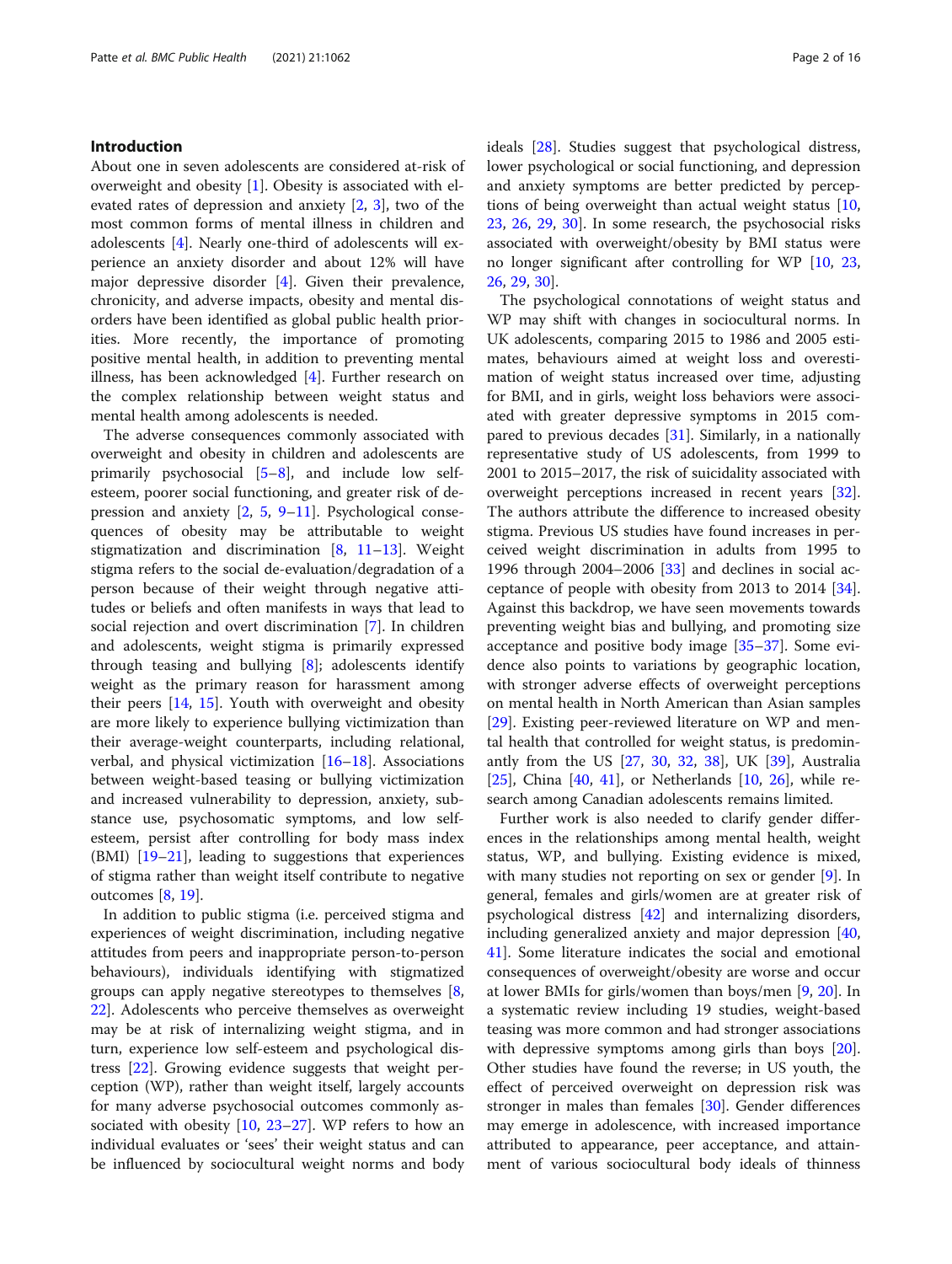versus muscularity and leanness, and sex differences in pubertal development [[28](#page-14-0)]. A recent UK longitudinal study found overweight perceptions in females only, and underweight perceptions in both males and females, predicted clinically relevant internalizing symptoms among adolescents with normal-weight BMIs [[39\]](#page-14-0). In Canadian youth, in unadjusted descriptive findings, a smaller proportion of boys who thought their body was "too fat" or "too thin" had high emotional well-being scores relative to those who reported their weight was "normal" [\[43](#page-14-0)]. In girls, a smaller proportion with "too fat" perceptions had high emotional well-being, while those with "too thin" perceptions resembled those with "normal" perceptions [\[43](#page-14-0)].

Research on underweight perceptions or BMI-derived underweight status is more limited and mixed than literature on overweight and obesity. Perceptions of deviations from the social norm or body ideals in either direction present risk [[23](#page-14-0), [26](#page-14-0), [39\]](#page-14-0). Underweight perceptions have been associated with depression and anxiety in males [[24,](#page-14-0) [44,](#page-14-0) [45](#page-14-0)], and increased odds of psychological distress, internalizing symptoms, and suicidality in all youth [\[23](#page-14-0), [25](#page-14-0), [26](#page-14-0), [39\]](#page-14-0). Some studies indicate underweight youth are more likely to be victims of bullying  $[18, 46]$  $[18, 46]$  $[18, 46]$  $[18, 46]$ , while others found no difference  $[46, 47]$  $[46, 47]$  $[46, 47]$  $[46, 47]$  $[46, 47]$ relative to their normal-weight peers. In a cross-national study including 39 countries, both underweight status and perceptions of being "too thin" were associated with greater risk of bullying victimization than normal weight status and perceptions, albeit to a lesser degree relative to obesity and "too fat" perceptions [[48](#page-14-0)].

A clearer understanding of the roles of weight perception and bullying victimization in mental health and illhealth outcomes among adolescents across body weights will help inform intervention and primary prevention programs. In a large Canadian adolescent sample, the current paper aimed to explore whether associations between weight status and psychosocial well-being and internalizing symptoms (depression and anxiety) persist when controlling for weight perception and bullying victimization. It was hypothesized that perceptions of overweight or underweight, and experiences of bullying victimization, would independently predict higher depressive and anxiety symptomatology and poorer psychosocial well-being, regardless of weight status. Associations between weight status and mental health outcomes were expected to be reduced when controlling for weight perceptions and bullying victimization. Gender differences were also explored, with the hypothesis that overweight perceptions would present greater risk in girls, while underweight perceptions would be more common and detrimental in boys, given societal body ideals of masculinity and muscularity, and femininity and thinness.

# **Methods**

# Design

The Cannabis use, Obesity, Mental health, Physical activity, Alcohol use, Smoking, and Sedentary behaviour (COMPASS) Study is an ongoing prospective study designed to collect hierarchical health data once annually from students in grades 9 through 12 (Secondary I-V in Quebec) and the secondary schools they attend [\[49](#page-14-0)]. School boards and schools were purposefully selected based on whether they permitted active-information passive-consent parental permission protocols [\[36](#page-14-0)], which are critical for collecting robust youth data [[50](#page-14-0), [51\]](#page-15-0). Using these procedures, parents were informed of the study and were told to contact the COMPASS research coordinator if they did not want their child to participate. All students attending participating schools were eligible to participate, providing COMPASS staff did not hear from their parent/guardian to withdraw them. Eligible students willing to participate provided their informed assent and completed surveys during class time. Students could withdraw participation at any time. Further details of COMPASS methods are available online [\(www.compass.uwaterloo.ca\)](http://www.compass.uwaterloo.ca) or in print [\[49](#page-14-0)]. All procedures were approved by the University of Waterloo (ORE#17264, #30118) Office of Research Ethics, Brock University Office of Research Ethics Board (REB#18– 099), and appropriate school board committees, and were conducted in accordance with the Tri-Council Policy Statement: Ethical Conduct for Research Involving Humans – TCPS 2 (2018).

# Measures

Depressive symptoms were measured using the 10-item Center for Epidemiologic Studies Depression scale Revised  $(CESD-10)$  [\[52](#page-15-0)-[54\]](#page-15-0). Items assess characteristics of clinical depression, including negative affect, anhedonia, and somatic symptoms, such as "I felt everything I did was an effort", "I could not get 'going'", difficulty concentrating, restless sleep, and feelings of loneliness and hopelessness. Students were asked how often they experienced each symptom within the last 7 days, with the response options: "None or less than 1 day", "1–2 days", "3–4 days", or "5–7 days". Responses were scored from 0 to 3, respectively, and summed (plausible range 0–30). Two items assessing positive affect were reverse scored. Higher total scores indicated greater depressive symptoms. The scale has demonstrated validity in adolescents [\[55](#page-15-0)–[58\]](#page-15-0). The internal consistency was good  $(α = 0.76)$ .

Anxiety symptoms Anxiety symptoms were measured using the 7-item Generalized Anxiety Disorder scale (GAD-7) [[59](#page-15-0)]. The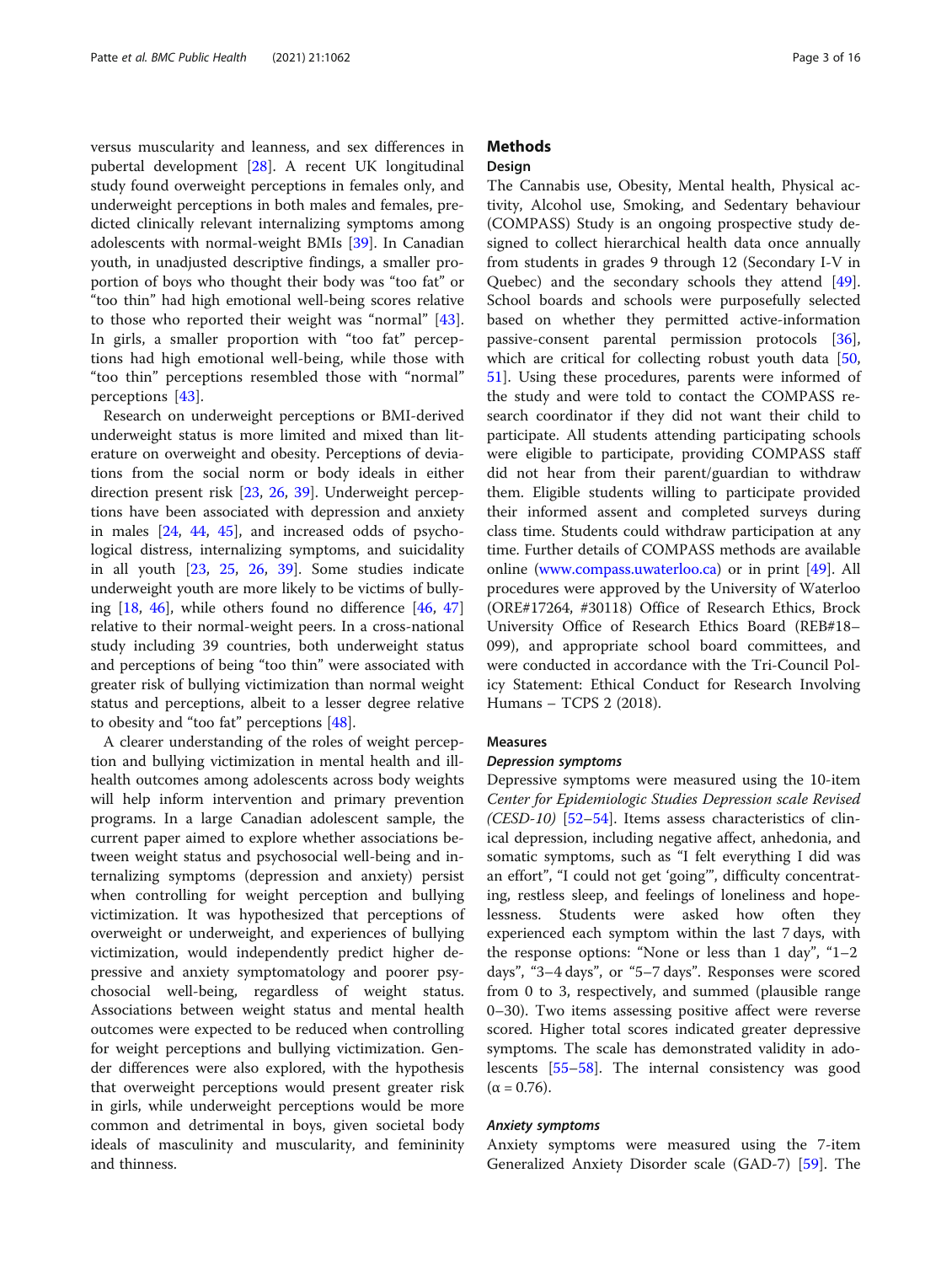seven items consist of symptoms such as "feeling nervous, anxious, or on edge", restlessness, uncontrollable worry, "becoming easily annoyed or irritable", and "trouble relaxing". Students were asked how often they experienced each symptom in the last 2 weeks, with response options: "Not at all", "several days", "over half the days", or "nearly every day". Responses were scored from 0 to 3 respectively and summed, for possible score range of 0–21. The GAD-7 has demonstrated validity in clinical and general population samples of adolescents [\[60](#page-15-0)–[62\]](#page-15-0). Internal consistency was high in this sample ( $\alpha$  = 0.91).

Flourishing Diener's 8-item Flourishing Scale (FS) [[63](#page-15-0)] was used to measure self-perceived psychosocial functioning and wellbeing. Items assessed how youth perceived their relationships, life purpose and satisfaction, engagement and interest with daily activities, optimism, self-esteem and competence, to provide a total score that reflects overall psychosocial well-being. The original 7-point Likert scale was simplified to a 5-point Likert scale  $(1 =$  strongly disagree to  $5 =$  strongly agree), by omitting the "slightly agree" and "slightly disagree" options, to be suitable for large school-based surveys among youth. Possible sum scores range from 8 to 40, on a languishing-flourishing continuum, with all item statements positively framed. The FS has demonstrated validity in youth populations [[64](#page-15-0), [65](#page-15-0)], and showed measurement invariance for gender, grade, and ethnicity in the current study [[66\]](#page-15-0). The FS had a high internal consistency ( $α = 0.90$ ).

nagno chanse<br>Body mass index (BMI; kg/m<sup>2</sup>) classifications (recoded as underweight, normal-weight, overweight, obesity, missing) were based on previously validated studentreported height and weight measures [[67\]](#page-15-0), and the World Health Organization age- and sex-adjusted cutpoints. Missing BMI was included as category, due to the high amount of missing data (primarily due to missing weight, followed by height) that cannot be excluded as missing completely at random [[68](#page-15-0)].

Consistent with previous studies [[25](#page-14-0), [38](#page-14-0), [68](#page-15-0)], subjective perceptions of weight were assessed by asking "how do you describe your weight?" Response options included: "very underweight," "slightly underweight," "about the right weight," "slightly overweight," and "very overweight". Responses were collapsed into 3 categories: very/slightly underweight, about right, and very/slightly overweight. As with weight status, missing WP was included as a fourth category.

Students were asked whether they were victims of bullying. Students who indicated: "I have not been bullied in the last 30 days," were considered "not bullied" and all other students were considered to have experienced bullying victimization.

Student-level covariates included grade (9, 10, 11, 12) and student-identified race-ethnicity (White, Black, Asian, Latinx, other/mixed). School postal codes were cross-referenced with Statistics Canada data to determine school-area median average income (≤50,000; 50, 001-75,000, 75,001-100,000, > 100,000) and urbanicity (Rural, and Small, Medium, and Large Urban) of the area.

### Sample

Cross-sectional student data were used from the most recent complete wave of the COMPASS Study where data were collected prior to the COVID-19 pandemic (Year 7 [2018–2019]). In Year 7, data were collected from 74,501 students (84.2% participation rate) attending 134 secondary schools (8 Alberta, 15 British Columbia [BC], 61 Ontario, 52 Quebec). Missing students primarily resulted from student absenteeism and spare study periods during data collection. For consistency in participant ages across province, only students who would fall into the typical North American secondary school grades of 9–12 (International Standard Classification of Education level 3; corresponding to 13–18 years of age) were included in analyses, excluding 4406 girls and 4407 boys in secondary I or II in Quebec (equivalent to grades 7 and 8) and students in a class with no official grade equivalent (such as "new immigrant" classes offered in Quebec). Quebec students in secondary III through V were classified as grade 9 through 11 respectively, where secondary education ends in the province. Students missing responses on the outcome scales were removed from the models, resulting in the removal of 3868, 1306, and 1995 girls, and 4494, 1794, and 2353 boys, for missing data on the CESD-10, FS, and GAD-7 scales, respectively. The final analytic sample included 57,059 students. Students missing WP and data to determine BMI were retained in the sample.

### Statistical analysis

All analyses were implemented in SAS 9.4. Descriptive statistics were calculated for male and female students using the procedures PROC FREQ and PROC TTEST. Multiple regression models were tested using, with school clustering specified to account for within-school correlations. The intra-class correlation coefficient (ICC) was calculated for each outcome, to determine level of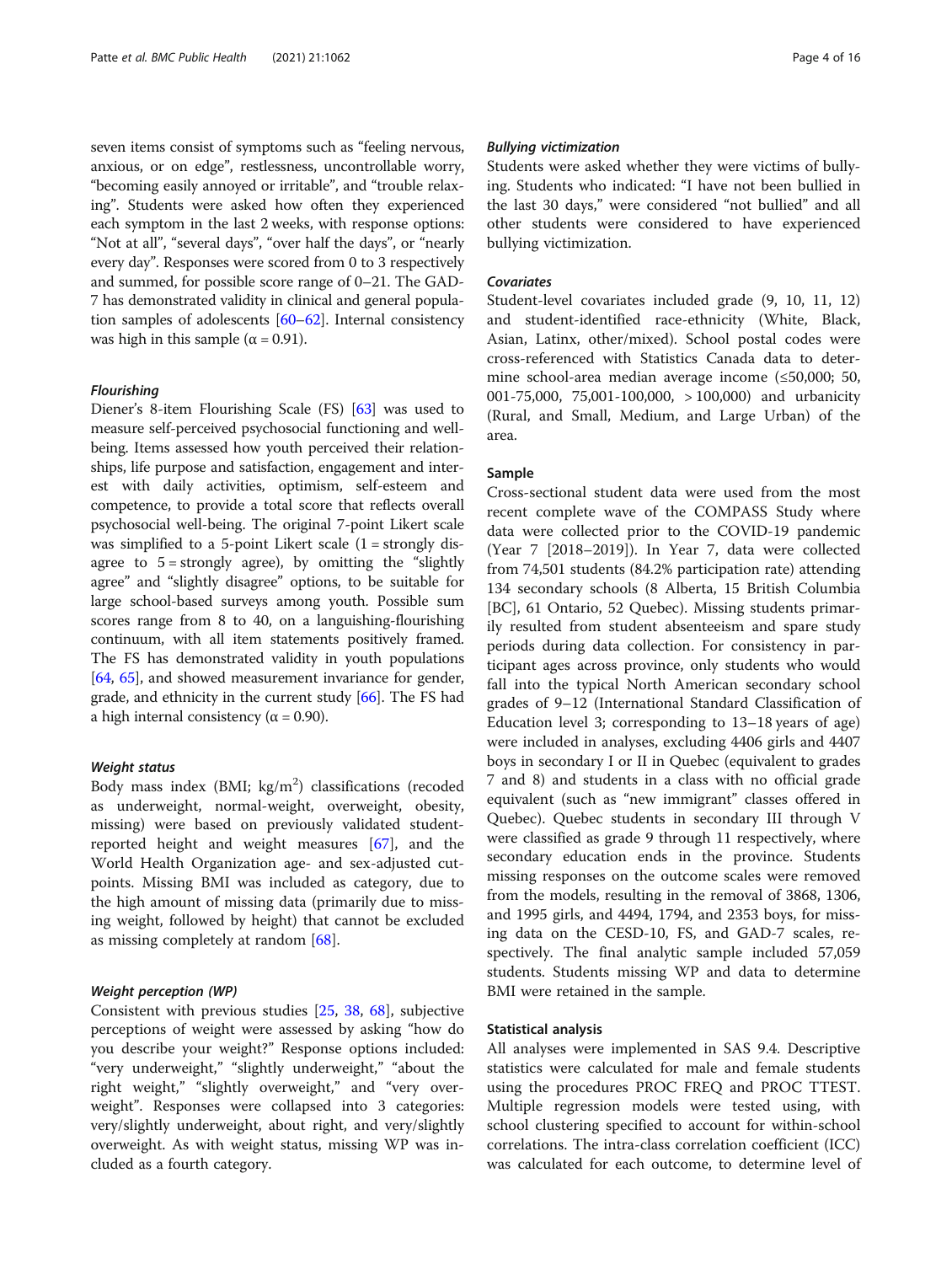clustering present. The ICCs were 0.026, 0.016, and 0.019 for the FS, GAD-7, and CESD-10 scales, respectively, suggesting that between 1.6 and 2.6% of the variance was explained at the school-level. First, regression models tested associations between student BMI classification and the three mental health outcomes (anxiety [GAD-7] and depression [CESD-10] symptoms, and psychosocial well-being [FS]). Second, weight perception and bullying victimization were added as independent variables to the models. All models controlled for sociodemographic covariates (student grade and raceethnicity, and school median household income and urbanicity), and were stratified by gender Significance was considered  $p < 0.001$  given the large sample size and highly powered analysis.

# Results

# Descriptive statistics

See Table [1](#page-5-0) for sample descriptives by gender. Students were about equally distributed across grades 9–11, with fewer in grade 12, as Quebec grades of Secondary I-V correspond to grades 7–11. Over 60% of the sample reported white race/ethnicity. More girls reported overweight perceptions (27.5%) than boys (21.1%) ( $p <$ 0.0001), yet more boys had BMIs considered overweight (13.8%) or obese (7.6%) than girls (10.6%; 4.2%) (p < 0.0001). Approximately twice the proportion of boys reported underweight perceptions (21.6%) than did girls (10.7%) ( $p < 0.0001$ ), while only 1.3 and 2.1% of girls and boys respectively had underweight BMIs. About onequarter of students were missing BMI data due to nonresponse to height, weight, and/or age. Girls had higher depressive and generalized anxiety symptoms relative to boys, yet lower flourishing scores (all  $p < 0.0001$ ). Onefifth of boys and girls reported having experienced bullying victimization in the last 30 days.

Figure [1](#page-6-0) displays bullying victimization by BMI category in boys and girls. Bullying victimization was reported by the lowest proportion of girls with normalweight BMIs (18.9%), and highest in those with BMIs in the underweight (24.2%) and obesity (24.3%) ranges. Among boys, bullying victimization was also reported by the lowest proportion with normal-weight BMIs (18.1%), but was highest in those with underweight BMIs (24.3%), followed closely by boys with BMIs in the obesity range (23.3%), while a relatively lower proportion of those with overweight BMIs (19.7%) reported bullying. Figure [2](#page-6-0) displays weight perception by BMI classification in girls and boys. Across all BMI classifications, over half of students had concordant WPs, and more boys reported underweight WPs while girls more often reported overweight perceptions. Figure [3](#page-7-0) displays the mental health measures by WP in girls and boys, and Fig. [4](#page-8-0) displays the mental health measures by weight status.

# Regression models Girls

The results of the regression models in girls are presented Table [2.](#page-9-0) The first three models tested associations between BMI classification and depression and anxiety symptoms, and flourishing scores, adjusting for covariates (student grade and race/ethnicity, and school area median household income and urbanicity) and school clustering. Girls with BMIs in the overweight or obesity range had a higher risk of depressive and generalized anxiety symptoms, and lower flourishing scores, than their peers with BMIs in the normal-weight range. Girls with missing BMI data were also at higher risk of depression symptoms and lower flourishing scores, but did not differ on anxiety symptoms from normal-weight girls. Girls with underweight BMIs did not differ from their peers with normal-weight BMIs. When WP and bullying were added to the models, BMIs classifications of overweight and obesity were no longer significantly associated with depression, anxiety, or flourishing; however, the associations with missing BMI remained significant.

Controlling for BMI classifications, both underweight and overweight perceptions were associated with higher depression and anxiety symptoms, and lower flourishing, relative to perceptions of being at "about the right weight". Missing WP responses were also associated with lower flourishing scores, but not depression or anxiety symptoms. Girls who had not experienced bullying victimization in the last 30 days were at lower risk of depression and generalized anxiety symptoms, and had higher flourishing scores, than students who had been bullied in the last 30 days.

Table [3](#page-10-0) presents the results of the regression models in boys. In the first three models, both obesity and missing BMI were associated with higher risk of depression and anxiety symptoms, and lower flourishing, relative to normal-weight BMI. No significant associations resulted for overweight BMI in males. Underweight BMI classifications were associated with lower flourishing relative to normal-weight BMI, but not with anxiety or depression symptoms. When WP and bullying victimization were added to the models, results for obesity and underweight BMI classifications were no longer significant, missing BMI remained associated with depression risk and lower flourishing, and a significant but negligible association emerged for overweight BMI and flourishing scores. Underweight and overweight perceptions were associated with depression and anxiety symptoms, and lower flourishing, relative to "about right" perceptions, controlling for BMI classification. Missing WP was also associated with lower flourishing scores. Boys who had not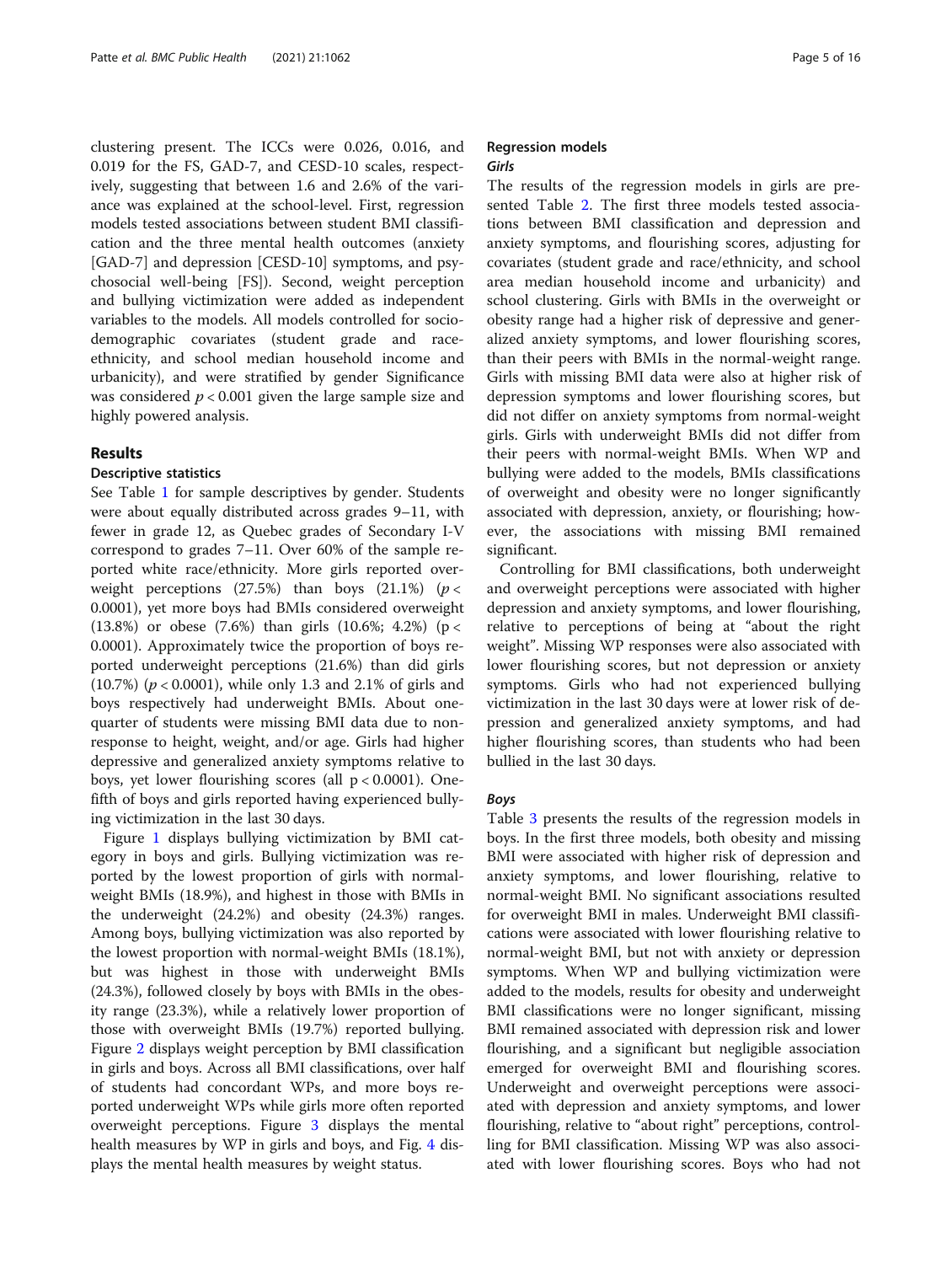|                                              | Girls        | Boys         |
|----------------------------------------------|--------------|--------------|
|                                              | $N = 28,580$ | $N = 28,479$ |
|                                              | % (N)        | % (N)        |
| Grade                                        |              |              |
| 9                                            | 27.9 (7984)  | 27.6 (7849)  |
| 10                                           | 28.2 (8047)  | 27.9 (7950)  |
| 11                                           | 26.7 (7641)  | 26.5 (7558)  |
| 12                                           | 17.2 (4908)  | 18.0 (5122)  |
| Race/Ethnicity                               |              |              |
| White                                        | 64.1 (18314) | 62.6 (17814) |
| Black                                        | 3.2 (924)    | 4.5 (1294)   |
| Asian                                        | 13.9 (3959)  | 13.9 (3954)  |
| Latinx                                       | 2.6 (746)    | 2.8 (793)    |
| Other/Mixed                                  | 16.3 (1637)  | 16.2 (4624)  |
| <b>BMI</b> Classification                    |              |              |
| Underweight                                  | 1.3 (384)    | 2.1 (588)    |
| "Normal-weight"                              | 58.5 (16722) | 52.2 (14856) |
| Overweight                                   | 10.6 (3037)  | 13.8 (3927)  |
| Obesity                                      | 4.2 (1198)   | 7.6 (2155)   |
| Missing                                      | 25.3 (7239)  | 24.4 (6953)  |
| Weight Perception                            |              |              |
| Underweight                                  | 10.7 (3070)  | 21.6 (6147)  |
| "About the right weight"                     | 60.3 (17228) | 55.4 (15777) |
| Overweight                                   | 27.5 (7867)  | 21.1 (6021)  |
| Missing                                      | 1.5(415)     | 1.9 (534)    |
| Bullying Victimization (in the last 30 days) |              |              |
| Yes                                          | 20.3 (5814)  | 20.2 (5757)  |
| No                                           | 79.7 (22766) | 79.8 (22722) |
| School-area median household income          |              |              |
| \$25,000-50,000                              | 11.2 (3210)  | 10.5 (2991)  |
| \$50,001-75,000                              | 55.7 (15908) | 56.0 (15960) |
| \$75,000-100,000                             | 27.3 (7798)  | 27.6 (7872)  |
| $>$ \$100,000                                | 5.8 (1664)   | 5.8 (1656)   |
| Urbanicity                                   |              |              |
| Large Urban                                  | 58.6 (16740) | 59.0 (16789) |
| Medium Urban                                 | 13.9 (3986)  | 13.8 (3938)  |
| Small Urban                                  | 27.2 (7777)  | 26.9 (7675)  |
| Rural                                        | 0.3(77)      | 0.3(77)      |
|                                              | Mean (SD)    | Mean (SD)    |
| Depressive symptoms (CESD-10)                | 10.2(6.4)    | 7.6(5.4)     |
| Anxiety symptoms (GAD-7)                     | 8.1 (5.9)    | 4.8(5.1)     |
| Flourishing (Flourishing Scale [FS])         | 31.3 (5.7)   | 32.1 (5.7)   |

<span id="page-5-0"></span>Table 1 Descriptive statistics among Canadian secondary school students participating in Year 7 (2018/19) of the COMPASS Study

NOTES: Possible score ranges include 0–30 for the CESD-10, 0–21 for the GAD-7, and 8–40 for the FS. Scores of ≥10 for the CESD-10 and GAD-7 are established cut-offs indicating clinically relevant symptoms. Secondary III, IV, and V in Quebec were classified as grades 9, 10, and 11, respectively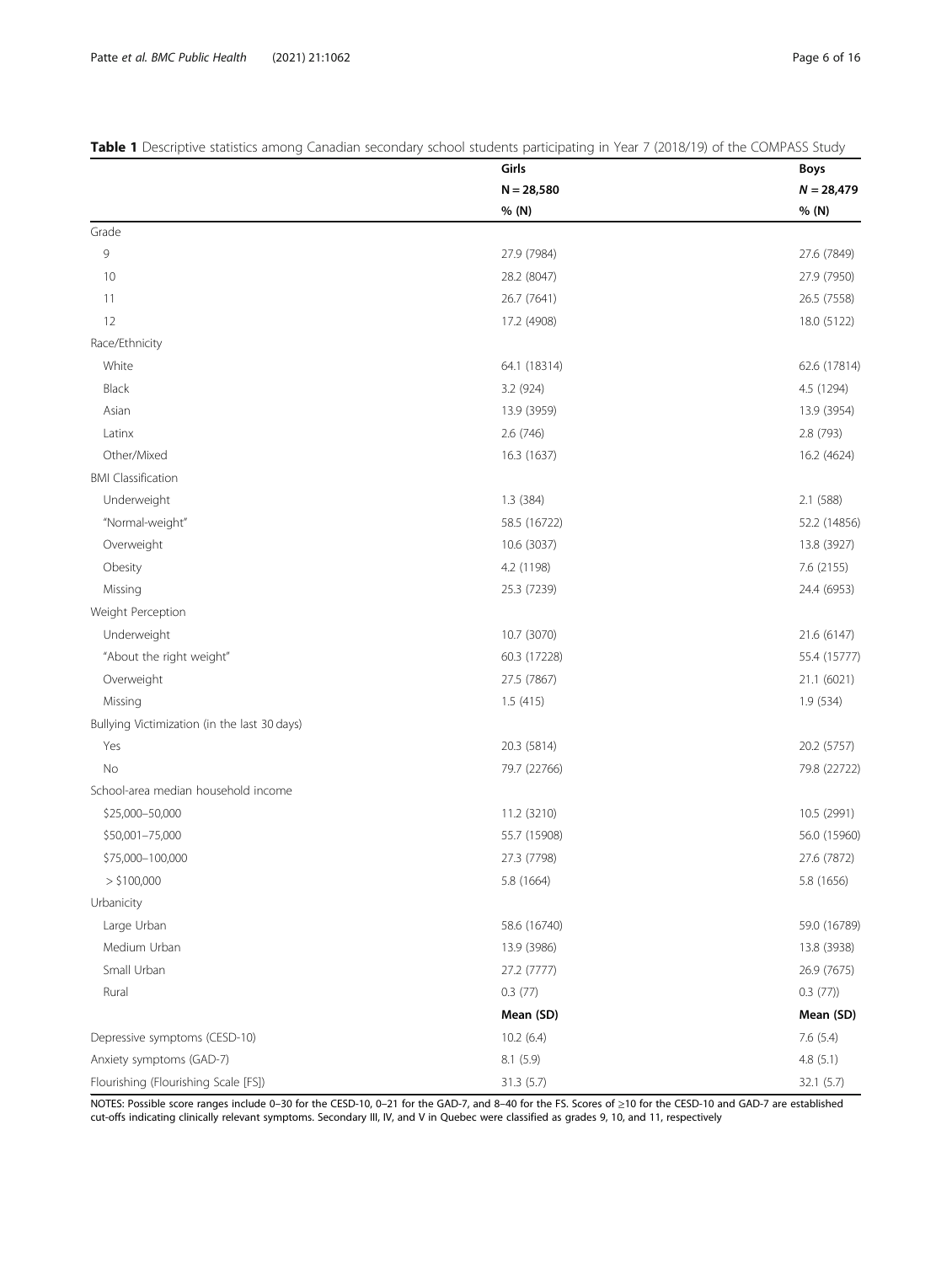<span id="page-6-0"></span>

Fig. 1 Self-reported bullying victimization within the last 30 days by BMI classification among boys and girls in Year 7 (2018/19) of the COMPASS Study

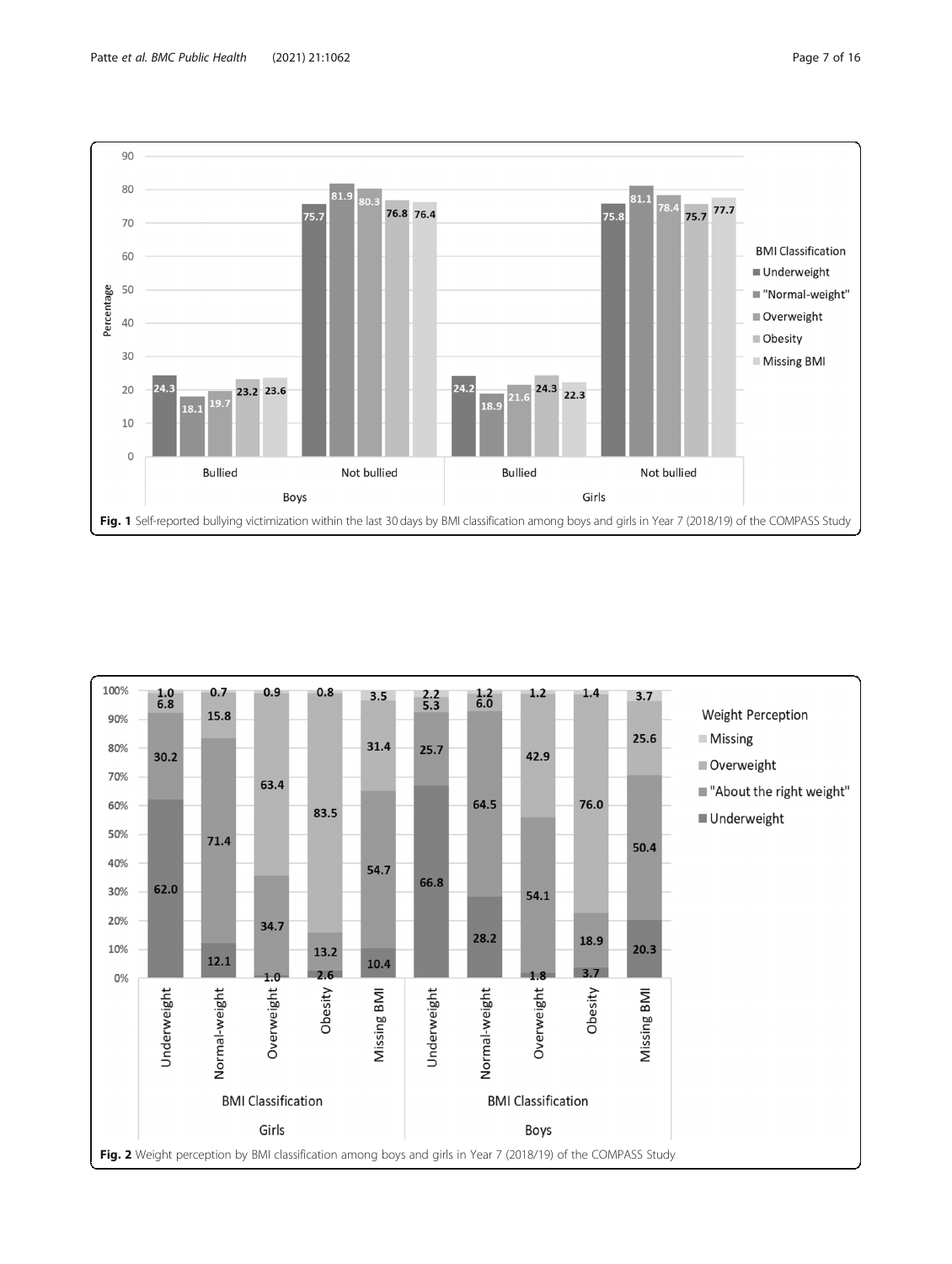<span id="page-7-0"></span>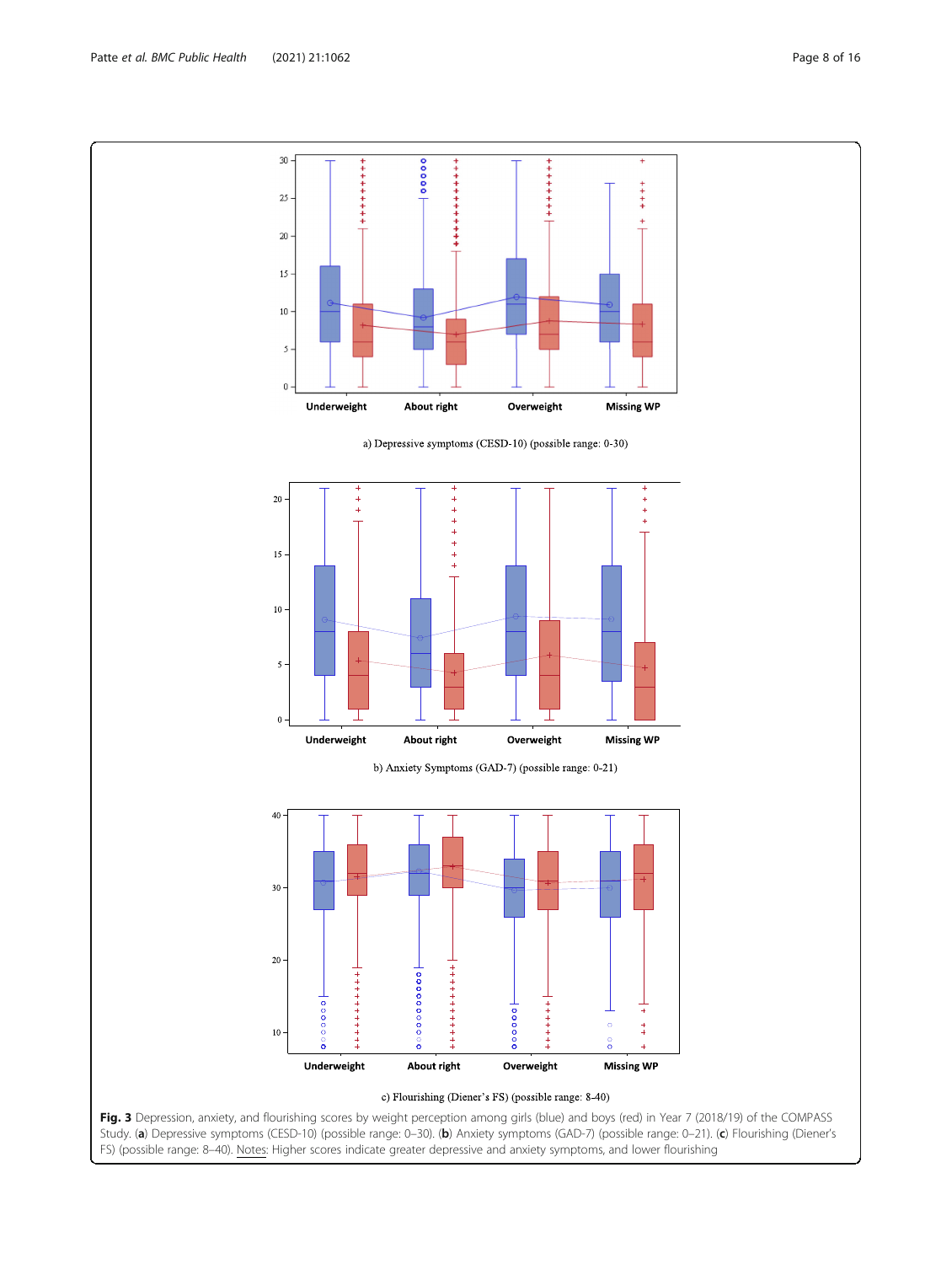<span id="page-8-0"></span>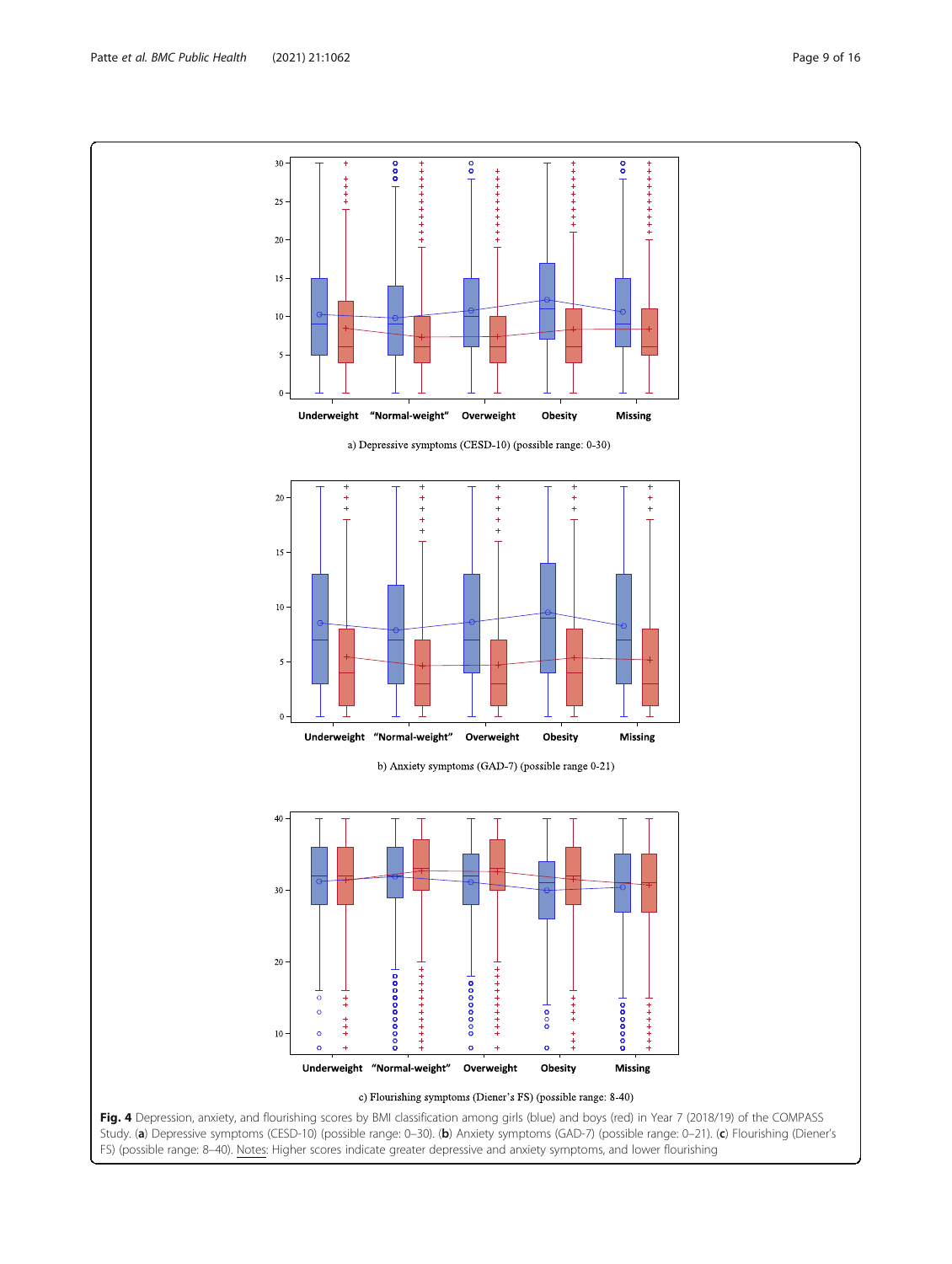<span id="page-9-0"></span>Table 2 Weight status (BMI classification), weight perception (WP), and bullying victimization as predictors of depression, anxiety, and flourishing scores among girls in Year 7 (2018/19) of the COMPASS Study

|                                           | BMI     |                                                       |            | $BMI + WP$ |                |         | $BMI + WP + Bullying$ |                |         |
|-------------------------------------------|---------|-------------------------------------------------------|------------|------------|----------------|---------|-----------------------|----------------|---------|
|                                           | Est.    | 95% CI                                                | $p$ -value | Est.       | 95% CI         | p-value | Est.                  | 95% CI         | p-value |
| <b>DEPRESSION (CESD-10)</b>               |         |                                                       |            |            |                |         |                       |                |         |
| BMI Classification (ref: "normal-weight") |         |                                                       |            |            |                |         |                       |                |         |
| Underweight                               | 0.01    | $-0.06, 0.08$                                         | .7269      | $-0.06$    | $-0.13, 0.01$  | .1183   | $-0.06$               | $-0.12, 0.01$  | .0885   |
| Overweight                                | 0.08    | 0.05, 0.11                                            | < .0001    | $-0.02$    | $-0.05, 0.01$  | .2173   | $-0.02$               | $-0.05, 0.01$  | .1835   |
| Obesity                                   | 0.21    | 0.17, 0.25                                            | < .0001    | 0.05       | 0.01, 0.10     | .0153   | 0.05                  | 0.00, 0.09     | .0345   |
| Missing BMI                               | 0.08    | 0.06, 0.09                                            | < .0001    | 0.04       | 0.02, 0.05     | .0001   | 0.04                  | 0.02, 0.06     | < .0001 |
|                                           |         | Weight Perception (ref: "About the right weight")     |            |            |                |         |                       |                |         |
| Underweight                               |         |                                                       |            | 0.19       | 0.15, 0.22     | < .0001 | 0.16                  | 0.13, 0.19     | < .0001 |
| Overweight                                |         |                                                       |            | 0.25       | 0.23, 0.28     | < .0001 | 0.24                  | 0.22, 0.26     | < .0001 |
| Missing WP                                |         |                                                       |            | 0.14       | 0.06, 0.22     | .0006   | 0.12                  | 0.04, 0.20     | .0026   |
|                                           |         | Bullying Victimization in the last 30 days (ref: Yes) |            |            |                |         |                       |                |         |
| No                                        |         |                                                       |            |            |                |         | $-0.40$               | $-0.42, -0.38$ | < .0001 |
| $R^2$                                     |         |                                                       | 0.027      |            |                | 0.042   |                       |                | 0.098   |
| <b>ANXIETY (GAD-7)</b>                    |         |                                                       |            |            |                |         |                       |                |         |
| BMI Classification (ref: "normal-weight") |         |                                                       |            |            |                |         |                       |                |         |
| Underweight                               | 0.05    | $-0.04, 0.14$                                         | .2614      | $-0.03$    | $-0.12, 0.06$  | .5555   | $-0.04$               | $-0.12, 0.05$  | .4186   |
| Overweight                                | 0.08    | 0.05, 0.11                                            | < .0001    | $-0.02$    | $-0.05, 0.01$  | .1315   | $-0.02$               | $-0.06, 0.01$  | .1115   |
| Obesity                                   | 0.15    | 0.10, 0.21                                            | < .0001    | 0.00       | $-0.05, 0.06$  | .9356   | 0.00                  | $-0.06, 0.05$  | .8812   |
| Missing BMI                               | 0.01    | $-0.01, 0.03$                                         | .4542      | $-0.03$    | $-0.05, -0.01$ | .0053   | $-0.03$               | $-0.05, -0.01$ | .0073   |
|                                           |         | Weight Perception (ref: "About the right weight")     |            |            |                |         |                       |                |         |
| Underweight                               |         |                                                       |            | 0.20       | 0.16, 0.24     | < .0001 | 0.17                  | 0.14, 0.21     | < .0001 |
| Overweight                                |         |                                                       |            | 0.25       | 0.22, 0.28     | < .0001 | 0.23                  | 0.21, 0.26     | < .0001 |
| Missing WP                                |         |                                                       |            | 0.16       | 0.04, 0.27     | .0061   | 0.13                  | 0.01, 0.24     | 0.0270  |
|                                           |         | Bullying Victimization in the last 30 days (ref: Yes) |            |            |                |         |                       |                |         |
| No                                        |         |                                                       |            |            |                |         | $-0.43$               | $-0.45, -0.40$ | < .0001 |
| $R^2$                                     |         |                                                       | 0.016      |            |                | 0.030   |                       |                | 0.079   |
| <b>FLOURISHING (FS)</b>                   |         |                                                       |            |            |                |         |                       |                |         |
| BMI Classification (ref: "normal-weight") |         |                                                       |            |            |                |         |                       |                |         |
| Underweight                               | $-0.02$ | $-0.05, 0.00$                                         | .0439      | 0.00       | $-0.03, 0.02$  | .6864   | 0.00                  | $-0.03, 0.02$  | .7610   |
| Overweight                                | $-0.02$ | $-0.03, -0.02$                                        | < .0001    | 0.01       | 0.00, 0.02     | .0127   | 0.01                  | 0.00, 0.02     | .0081   |
| Obesity                                   | $-0.06$ | $-0.08, -0.05$                                        | < .0001    | $-0.01$    | $-0.02, 0.00$  | .1422   | $-0.01$               | $-0.02, 0.01$  | .2078   |
| Missing BMI                               | $-0.05$ | $-0.06, -0.04$                                        | < .0001    | $-0.04$    | $-0.04, -0.03$ | < .0001 | $-0.04$               | $-0.04, -0.03$ | < .0001 |
|                                           |         | Weight Perception (ref: "About the right weight")     |            |            |                |         |                       |                |         |
| Underweight                               |         |                                                       |            | $-0.05$    | $-0.06, -0.05$ | < .0001 | $-0.05$               | $-0.06, -0.04$ | < .0001 |
| Overweight                                |         |                                                       |            | $-0.08$    | $-0.09, -0.08$ | < .0001 | $-0.08$               | $-0.09, -0.07$ | < .0001 |
| Missing WP                                |         |                                                       |            | $-0.07$    | $-0.10, -0.04$ | < .0001 | $-0.07$               | $-0.10, -0.03$ | < .0001 |
|                                           |         | Bullying Victimization in the last 30 days (ref: Yes) |            |            |                |         |                       |                |         |
| No                                        |         |                                                       |            |            |                |         | 0.08                  | 0.07, 0.09     | < .0001 |
| $\mathsf{R}^2$                            |         |                                                       | 0.034      |            |                | 0.054   |                       |                | 0.074   |

Note: All models include sociodemographic covariates (i.e., student grade and race/ethnicity, school area median household income and urbanicity) and adjust for school clustering. Est. = parameter estimate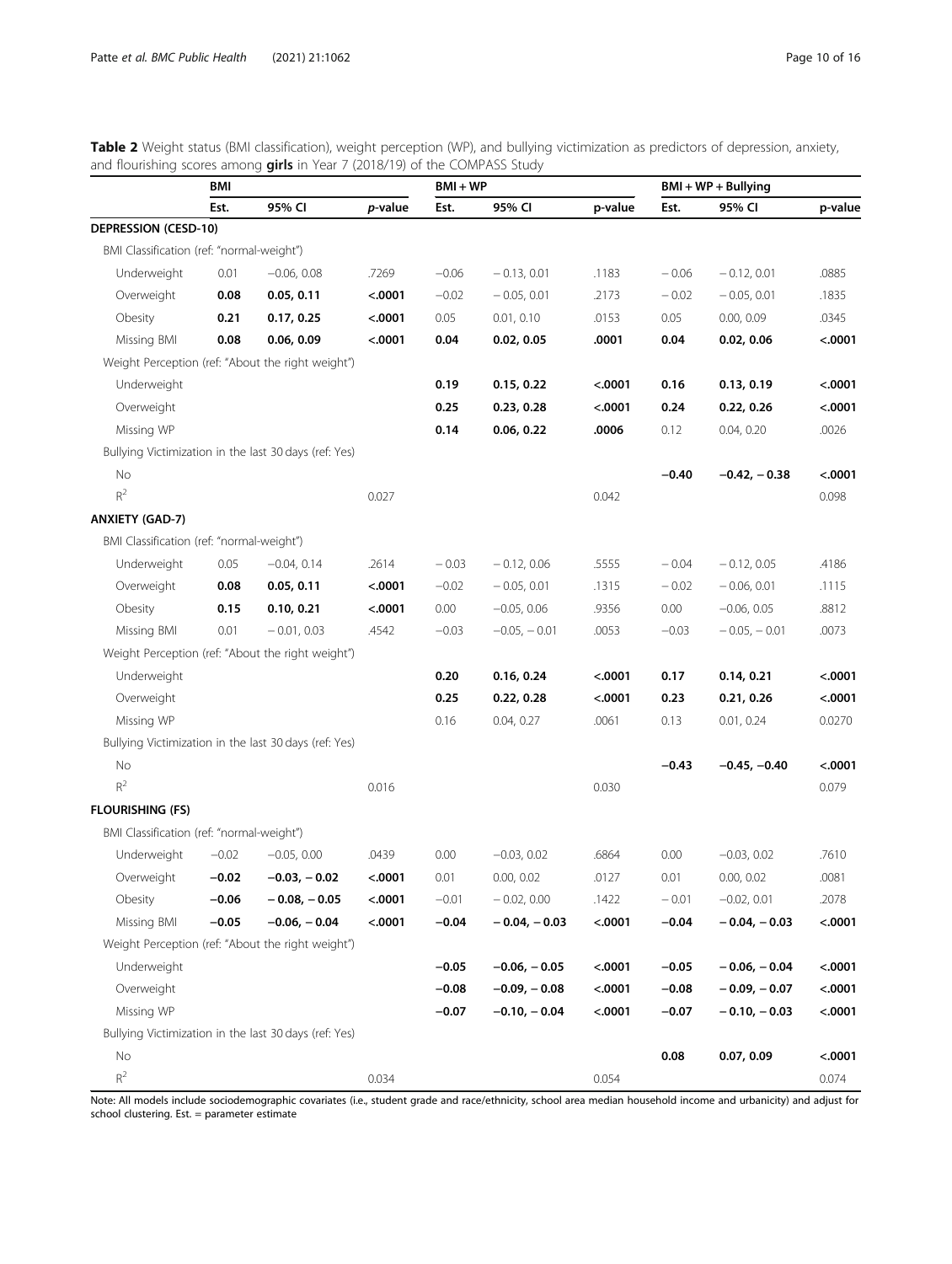<span id="page-10-0"></span>Table 3 Weight status (BMI classification), weight perception (WP), and bullying victimization as predictors of depression, anxiety, and flourishing scores among **boys** in Year 7 (2018/19) of the COMPASS Study

|                                           | BMI     |                                                       |         | $BMI + WP$ |                |         | $BMI + WP + Bullying$ |                |         |
|-------------------------------------------|---------|-------------------------------------------------------|---------|------------|----------------|---------|-----------------------|----------------|---------|
|                                           | Est.    | 95% CI                                                | p-value | Est.       | 95% CI         | p-value | Est.                  | 95% CI         | p-value |
| <b>DEPRESSION (CESD-10)</b>               |         |                                                       |         |            |                |         |                       |                |         |
| BMI Classification (ref: "normal-weight") |         |                                                       |         |            |                |         |                       |                |         |
| Underweight                               | 0.07    | 0.01, 0.14                                            | .0287   | 0.02       | $-0.04, 0.08$  | .5502   | 0.01                  | $-0.05, 0.08$  | .6949   |
| Overweight                                | 0.01    | $-0.02, 0.03$                                         | .6834   | $-0.03$    | $-0.06, 0.00$  | .0631   | $-0.03$               | $-0.06, 0.00$  | .0430   |
| Obesity                                   | 0.10    | 0.06, 0.14                                            | < .0001 | 0.00       | $-0.04, 0.04$  | .9324   | 0.00                  | $-0.04, 0.03$  | .8410   |
| Missing BMI                               | 0.13    | 0.11, 0.16                                            | < .0001 | 0.11       | 0.08, 0.13     | < .0001 | 0.11                  | 0.09, 0.13     | < .0001 |
|                                           |         | Weight Perception (ref: "About the right weight")     |         |            |                |         |                       |                |         |
| Underweight                               |         |                                                       |         | 0.14       | 0.12, 0.16     | < .0001 | 0.12                  | 0.10, 0.15     | < .0001 |
| Overweight                                |         |                                                       |         | 0.19       | 0.17, 0.22     | < .0001 | 0.17                  | 0.15, 0.20     | < .0001 |
| Missing WP                                |         |                                                       |         | 0.12       | 0.05, 0.19     | .0005   | 0.09                  | 0.02, 0.15     | .0145   |
|                                           |         | Bullying Victimization in the last 30 days (ref: Yes) |         |            |                |         |                       |                |         |
| No                                        |         |                                                       |         |            |                |         | $-0.38$               | $-0.40, -0.36$ | < .0001 |
| $\mathsf{R}^2$                            |         |                                                       | 0.016   |            |                | 0.047   |                       |                | 0.113   |
| <b>ANXIETY (GAD-7)</b>                    |         |                                                       |         |            |                |         |                       |                |         |
| BMI Classification (ref: "normal-weight") |         |                                                       |         |            |                |         |                       |                |         |
| Underweight                               | 0.08    | 0.00, 0.17                                            | .0485   | 0.01       | $-0.08, 0.09$  | .8855   | $-0.01$               | $-0.09, 0.07$  | .8269   |
| Overweight                                | 0.01    | $-0.03, 0.04$                                         | .6762   | $-0.04$    | $-0.08, -0.01$ | .0151   | $-0.04$               | $-0.08, -0.01$ | .0126   |
| Obesity                                   | 0.09    | 0.04, 0.14                                            | .0005   | $-0.06$    | $-0.11, -0.01$ | .0259   | $-0.06$               | $-0.11, -0.01$ | .0125   |
| Missing BMI                               | 0.05    | 0.02, 0.08                                            | .0009   | 0.01       | $-0.02, 0.04$  | .4800   | 0.01                  | $-0.02, 0.04$  | .6061   |
|                                           |         | Weight Perception (ref: "About the right weight")     |         |            |                |         |                       |                |         |
| Underweight                               |         |                                                       |         | 0.21       | 0.18, 0.23     | < .0001 | 0.19                  | 0.16, 0.21     | < .0001 |
| Overweight                                |         |                                                       |         | 0.28       | 0.24, 0.32     | < .0001 | 0.25                  | 0.22, 0.29     | < .0001 |
| Missing WP                                |         |                                                       |         | $-0.01$    | $-0.10, 0.08$  | .8136   | $-0.05$               | $-0.15, 0.04$  | .2581   |
|                                           |         | Bullying Victimization in the last 30 days (ref: Yes) |         |            |                |         |                       |                |         |
| No                                        |         |                                                       |         |            |                |         | $-0.49$               | $-0.53, -0.46$ | < .0001 |
| $R^2$                                     |         |                                                       | 0.017   |            |                | 0.037   |                       |                | 0.091   |
| <b>FLOURISHING (FS)</b>                   |         |                                                       |         |            |                |         |                       |                |         |
| BMI Classification (ref: "normal-weight") |         |                                                       |         |            |                |         |                       |                |         |
| Underweight                               | $-0.04$ | $-0.06, -0.03$                                        | < .0001 | $-0.03$    | $-0.05, -0.01$ | .0021   | $-0.03$               | $-0.04, -0.01$ | .0031   |
| Overweight                                | 0.00    | $-0.01, 0.00$                                         | .4782   | 0.01       | 0.00, 0.02     | .0016   | 0.01                  | 0.01, 0.02     | .0009   |
| Obesity                                   | $-0.04$ | $-0.05, -0.03$                                        | < .0001 | 0.00       | $-0.01, 0.01$  | .6217   | 0.00                  | $-0.01, 0.02$  | .4756   |
| Missing BMI                               | $-0.07$ | $-0.08, -0.06$                                        | < .0001 | $-0.06$    | $-0.07, -0.05$ | < .0001 | $-0.06$               | $-0.06, -0.05$ | < .0001 |
|                                           |         | Weight Perception (ref: "About the right weight")     |         |            |                |         |                       |                |         |
| Underweight                               |         |                                                       |         | $-0.04$    | $-0.05, -0.04$ | < .0001 | $-0.04$               | $-0.05, -0.03$ | < .0001 |
| Overweight                                |         |                                                       |         | $-0.07$    | $-0.08, -0.06$ | < .0001 | $-0.07$               | $-0.08, -0.06$ | < .0001 |
| Missing WP                                |         |                                                       |         |            |                |         | $-0.05$               | $-0.07, -0.03$ | < .0001 |
|                                           |         | Bullying Victimization in the last 30 days (ref: Yes) |         |            |                |         |                       |                |         |
| No                                        |         |                                                       |         |            |                |         | 0.08                  | 0.07, 0.09     | < .0001 |
| $\mathsf{R}^2$                            |         |                                                       | 0.027   |            |                | 0.059   |                       |                | 0.084   |

Note: All models include sociodemographic covariates (i.e., student grade and ethnicity, school area median household income and urbanicity) and adjust for school clustering. Est. = parameter estimate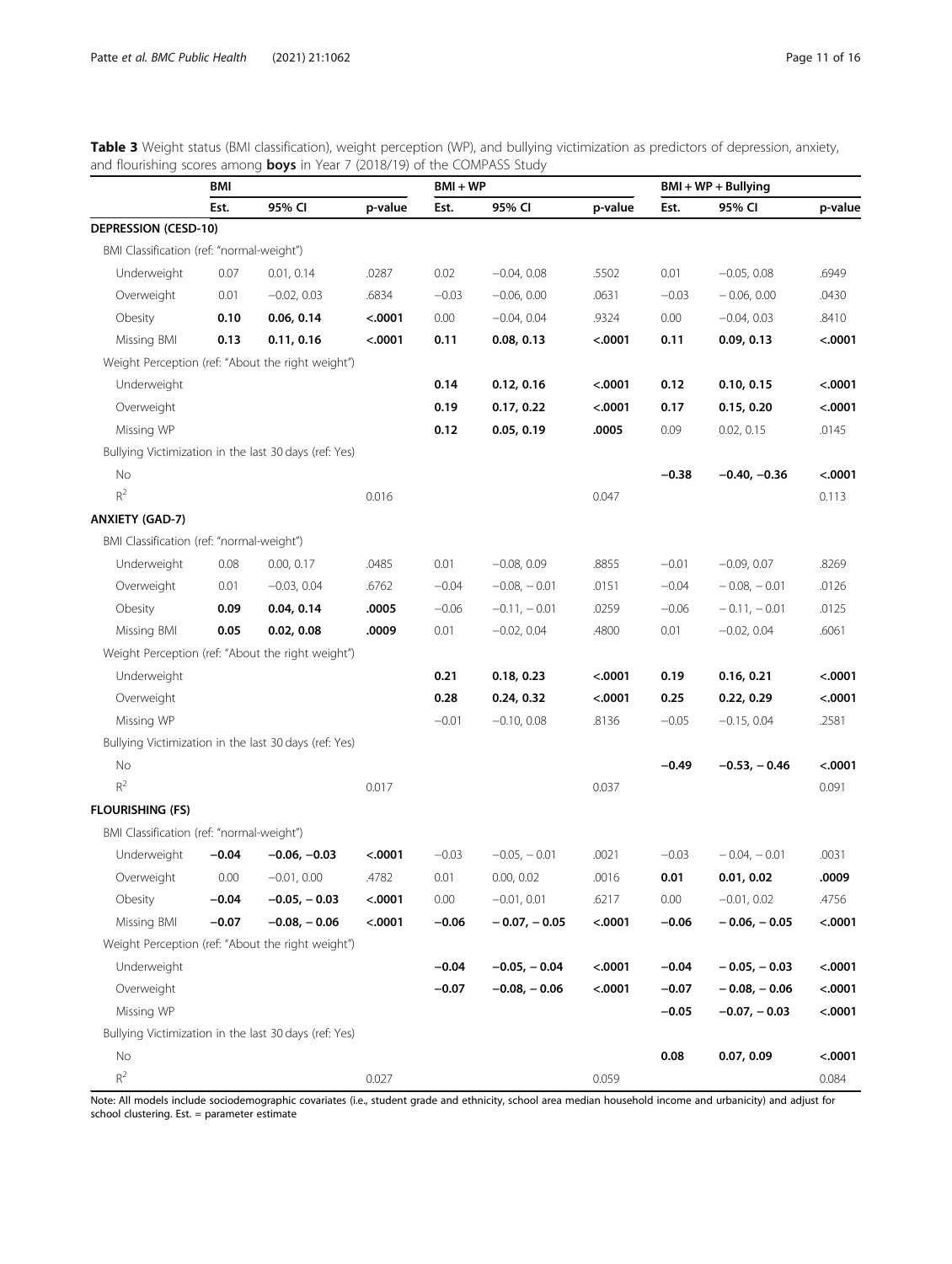experienced bullying victimization had lower risk of depression and anxiety, and higher flourishing, relative to boys who had been bullied in the last 30 days.

While the variance explained by all models was low, the models explained progressively more variance with the addition of weight perception to models, and then with the addition of bullying. The increase in the variance explained with the addition of bullying was comparable to (e.g., Flourishing models) or slightly greater than (e.g., Anxiety models) the increase with the addition of weight perception.

# **Discussion**

We sought to determine if WP and bullying victimization account for links between weight status and mental health outcomes, and if relationships differed by gender, in a large population sample of Canadian secondary school students. We found that perceptions of deviating from "about the right weight" and having experienced bullying victimization independently predicted depression and anxiety symptoms, and poorer psychosocial well-being, when weight status and sociodemographic covariates were controlled for. Results support our hypotheses and existing literature suggesting that the mental health risks associated with overweight and obesity BMI are largely negated when controlling for WP and bullying victimization [[10](#page-14-0), [29](#page-14-0), [30,](#page-14-0) [38](#page-14-0)]. That is, individuals' perceptions of their weight and experiences of bullying appear to account for the detrimental mental health effects associated obesity, rather than body weight itself.

Results align with a recent meta-analysis in which perceived overweight status was associated with increased risk of depression and suicidality, and overweight status was no longer associated with depressive symptoms when WP was added to the predictive model [\[29\]](#page-14-0). The authors concluded that the detrimental effect of overweight on mental health is largely dependent on whether a person identifies as overweight [[29\]](#page-14-0). Similarly, a longitudinal study of Dutch youth found that perceptions of overweight, but not measured or self-reported weight status, predicted poorer mental health [[26\]](#page-14-0). Likewise, in a large cross-sectional study of US youth in grades 8, 9, and 11, those who perceived themselves as overweight across BMI categories, were more likely to experience high levels of internal distress and lower psychosocial protective factors (parent, friend, and school connectedness, positive identity, social competency) than those who had "about right" weight perceptions [[38\]](#page-14-0).

Overweight perceptions may present mental health risks through the internalization of weight bias; that is, believing the stigma associated with larger body sizes applies to oneself. In the literature, WP is typically compared to one's BMI weight status to classify individuals as having an accurate or misperceived WP. However, previous research suggests that

misperceptions are not the concern; overweight and underweight perceptions appear detrimental across BMI categories [[38,](#page-14-0) [69](#page-15-0)]. Moreover, despite being the most used indicator of WP, how youth interpret the single item measure is not entirely clear. Adolescents may respond by comparing their weight to a medical standard such as BMI, or to their ideal body, their peers, or some other alternative. It is plausible that responses of "about the right weight" indicate weight satisfaction rather than youths' perception of how their weight compares to an external reference point. Body dissatisfaction has been linked to nonresponse to weight and height measures [[68,](#page-15-0) [70\]](#page-15-0), and interestingly, both boys and girls with missing BMI data reported greater depression symptoms and lower flourishing relative to their peers with normal-weight BMIs, and unlike results for overweight and obesity, the associations remained significant while controlling for WP and bullying victimization. It is plausible that body dissatisfaction may explain poor mental health outcomes in individuals with non-response to height and weight survey items. However, in a US study of 11–17-year olds, overweight perceptions, and not body dissatisfaction, increased risk of major depression, regardless of measured BMI [\[30](#page-14-0)].

While most research has focused on overweight perceptions, this study provides further evidence that perceptions of deviating from "about the right weight" in either direction have detrimental associations with youth health [\[23,](#page-14-0) [26](#page-14-0), [39](#page-14-0)]. As expected, underweight perceptions were more common in boys than girls; over onefifth of boys and one-tenth of girls reported perceptions of underweight, despite less than 2% having BMIs classified as underweight. However, in contrast to our hypothesis, associations between underweight perceptions and increased depression and anxiety, and lower flourishing, were comparable across boys and girls. Previous studies have found perceptions of underweight to be associated with depression and anxiety in males [\[24](#page-14-0), [44](#page-14-0), [45\]](#page-14-0), and increased odds of psychological distress, internalizing symptoms, and suicidality in all youth [[24,](#page-14-0) [25,](#page-14-0) [44,](#page-14-0) [45\]](#page-14-0). In a recent UK longitudinal study, overweight perceptions in females only, and underweight perceptions in both males and females, predicted clinically relevant internalizing symptoms among adolescents with normal-weight BMIs [[39\]](#page-14-0). Our results align with findings for underweight perceptions, but we found overweight perceptions to present risk in both boys and girls for increased internalizing symptoms. Replication of results using prospective designs is necessary.

Experiences of bullying victimization were associated with greater depression and anxiety symptoms and lower flourishing scores in both males and females, independent of WP and weight status. Several studies have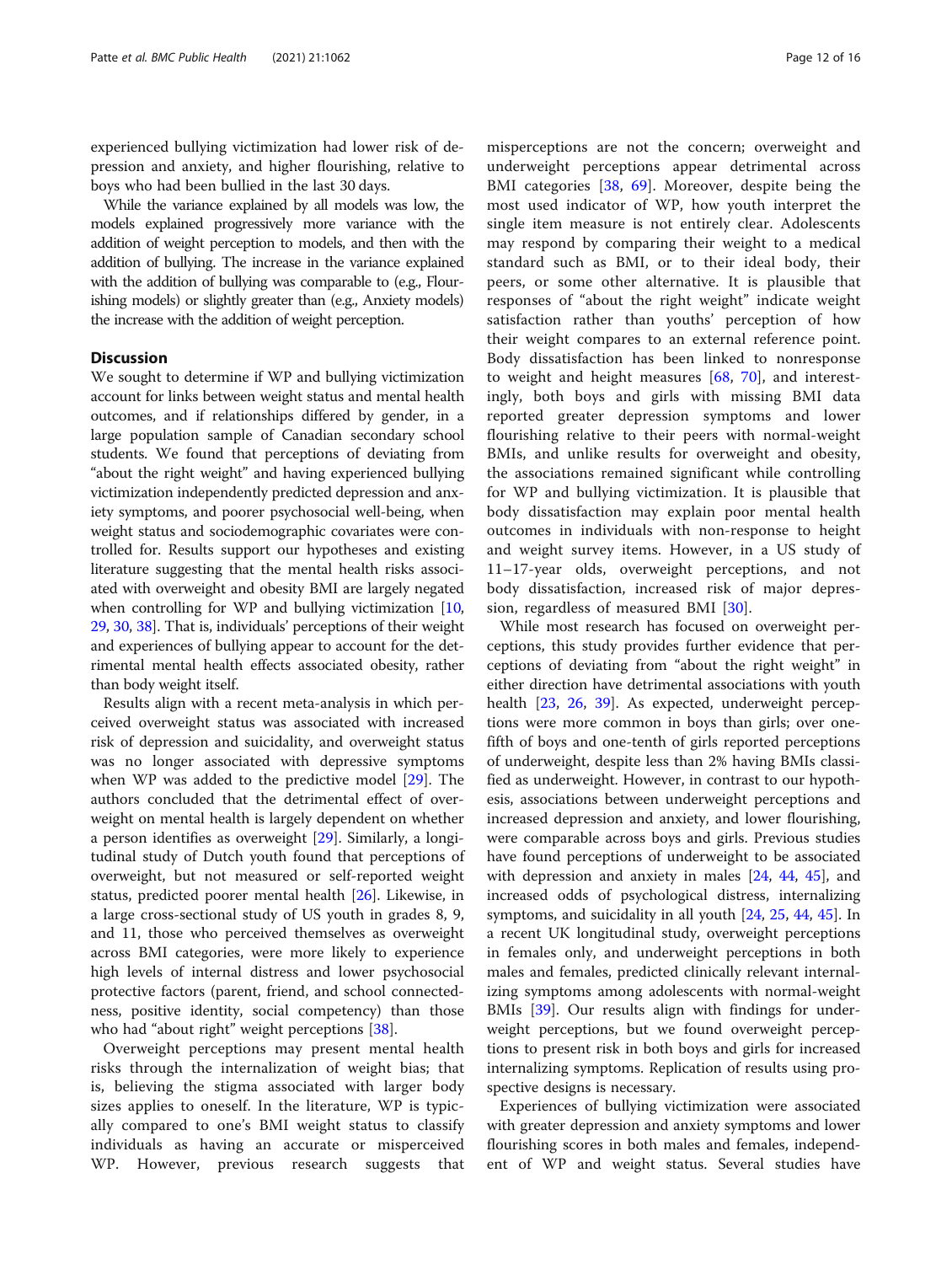demonstrated bullying as predictor of poor psychosocial health and psychopathology [\[71](#page-15-0)–[73\]](#page-15-0). Consistent with previous reports [[16\]](#page-14-0), bullying victimization was reported more often among boys and girls with BMIs in the obesity range relative to their peers with normalweight BMIs; although reports of bullying victimization were most frequent among boys with underweight BMIs, and equivalent in girls with BMIs in the underweight and obesity ranges. A u-shaped association between body weight and bullying victimization was previously found in male but not female adolescents [[74](#page-15-0)].

One plausible mechanism contributing to the associations found is WP and bullying victimization may deter engagement in behaviours that promote mental health and prevent or manage internalizing symptoms. Increasing awareness among individuals of their weight status or "correcting" so-called weight "misperceptions"—has been rationalized as a means to motivate healthy behaviours, but overweight perceptions are associated with unhealthy weight-control behaviours [\[75\]](#page-15-0), more sedentary time, lower physical activity engagement [\[69](#page-15-0)], less healthy dietary behaviours [\[69](#page-15-0)], and poor academic achievement [[76](#page-15-0)], regardless of BMI classification. Similarly, over a one-year period, underweight perceptions predicted lower engagement in various types of physical activity in boys and girls, and less healthful dietary intake in girls, than their peers with about right perceptions [[69\]](#page-15-0). Bullying victimization also predicts greater engagement in risk behaviours, including substance use [\[16](#page-14-0)], disordered eating behaviour [\[77](#page-15-0)], and nonadherence to the 24-h movement behaviour guidelines [\[78](#page-15-0)]. Therefore, WP and bullying victimization may indirectly influence poor mental health via their effects on engagement in health promotive behaviours.

Results highlight the need to screen for depression and anxiety among adolescents exposed to bullying victimization, and the importance of bullying prevention in mental health promotion and mental illness prevention strategies targeting adolescent populations. Despite vast attention to bullying over the past decade, rates remained relatively stable, particularly among girls [\[79](#page-15-0)]. Previous research found support for emotional dysregulation and low self esteem as contributors to links between bullying victimization and internalizing symptoms among adolescents [[73,](#page-15-0) [80](#page-15-0), [81\]](#page-15-0); hence, upstream approaches to promote healthy socioemotional skills have been suggested to both prevent bullying involvement and help protect students against the impact of bullying on their mental health [[73\]](#page-15-0). Interventions targeting weight bias and promoting weight acceptance may prove valuable to prevent weight-based bullying and to rectify the negative connotations of varying body sizes.

Bullying prevention may also prevent underweight or overweight perceptions [\[74\]](#page-15-0). Several cross-sectional studies demonstrate an association between bullying victimization and either overweight or underweight perceptions [[48](#page-14-0), [82](#page-15-0)–[86](#page-15-0)], and in a large prospective adolescent sample, experiences of bullying were found to predict changes from "about the right weight" to overweight perceptions [\[86\]](#page-15-0). It is plausible that bullying victimization, leads to changes in weight perception and/or internalized weight stigma, and in turn, poor mental health. In support, Lee and Vaillancourt argue bullied adolescents blame themselves and come to see themselves as internally flawed, particularly in terms of their bodies, leading to internalizing symptoms [[77](#page-15-0)]. Upstream approaches are needed to promote size acceptance and deconstruct the stigma surrounding body weight that contributes to the negative connotations and experiences associated with body sizes outside of "normal weight", including the dominant obesity narratives portrayed in public health, education, and the media [\[35,](#page-14-0) [87\]](#page-15-0).

This study has several strengths, including the large adolescent sample from four Canadian provinces, examination of gender differences, and the inclusion of both underweight and overweight perceptions, and both psychopathology and mental well-being. That said, this study is not without limitations. BMI was based on selfreported height and weight, and does not measure body composition or distribution. As such, results likely reflect greater concordance between weight perception and weight status than exists. However, a strong correlation between measured and self-reported BMI has been found in youth [[54,](#page-15-0) [88,](#page-15-0) [89\]](#page-15-0). The weight status measure has been found to be reliable and valid for use among large youth populations when objective methods are not feasible or ethical due to potential harm in school-based settings [\[67\]](#page-15-0). Furthermore, results align with previous studies of WP and mental health using measured BMI [[10,](#page-14-0) [25](#page-14-0)]. Students missing weight perception or BMI data were retained in the models, but the removal of students missing outcome data presents a limitation. Students not responding to the mental health measures may be at higher risk of poor mental health or depression/anxiety. The use of passive consent protocols for depression screenings is shown to better reach students at risk of depression [\[50\]](#page-14-0). Also, the COMPASS study does not require student names, helping to preserve perceptions of anonymity for honest reporting. The bullying measure referred to general experiences of bullying and does not specify whether bullying was related to weight. Also, as only bullying in the last 30 days was assessed, individuals experiencing bullying outside of this time might not have been captured. The primarily limitation is the cross-sectional design. Future analysis of the longitudinal COMPASS study will allow for examination of weight perception trajectories and the relationship to mental health outcomes over time. Measures only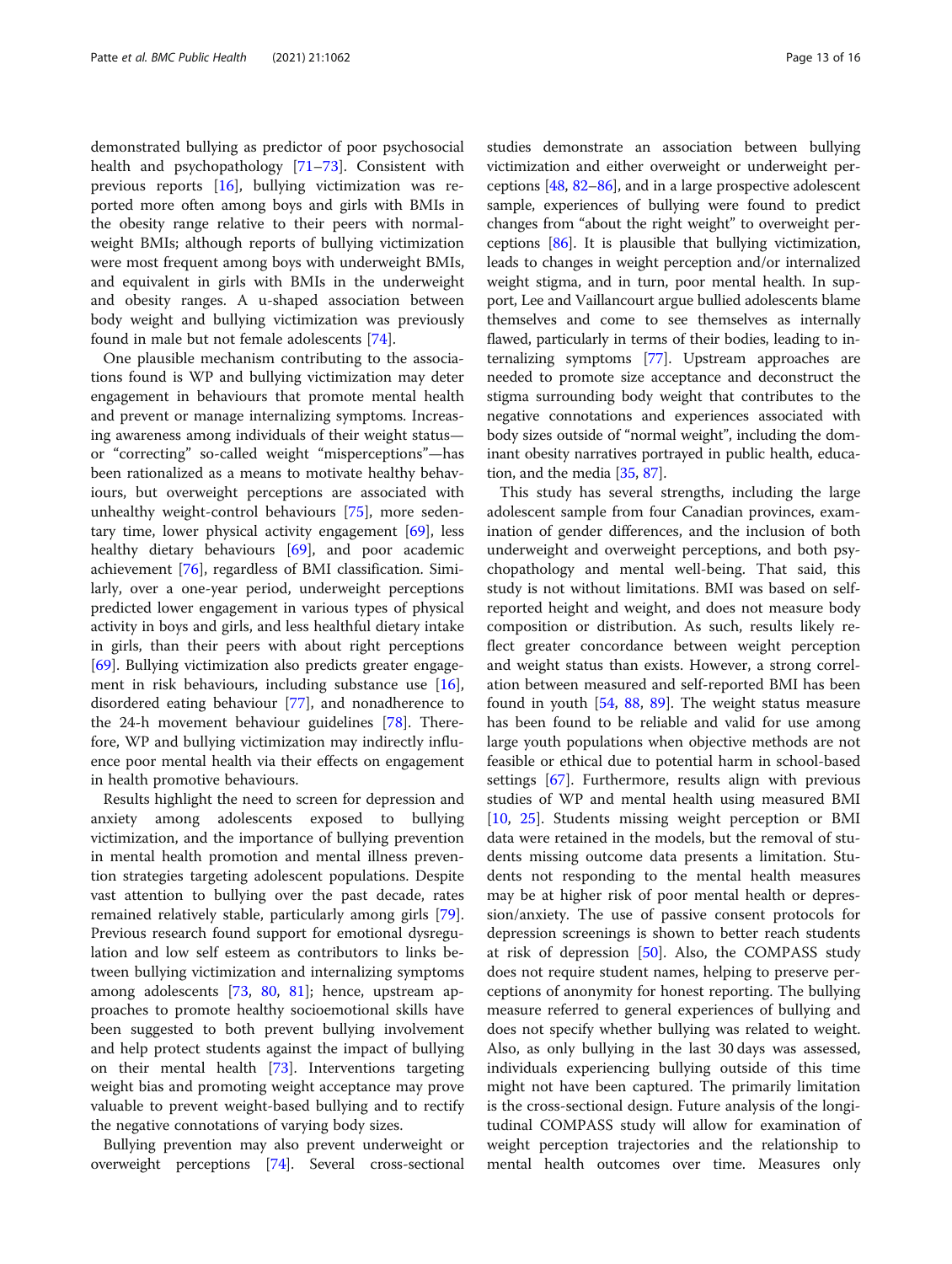<span id="page-13-0"></span>allowed examination of cisgender students. Lastly, COMPASS uses a convenience sample of schools and was not designed to be representative, although the study size, whole school samples, and favourable response rates support generalizability.

# Conclusion

Results support previous literature indicating adolescents' perceptions of their weight and experiences of bullying victimization account for the associations between obesity and poor psychosocial well-being and internalizing symptoms. Regardless of weight status, perceptions of overweight or underweight were associated with greater depression and anxiety symptomatology, and poorer flourishing scores, relative to perceptions of being at "about the right weight". Likewise, youth who had experienced bullying victimization within the past month had greater risk of poor mental health and internalizing symptoms. Findings suggest enhanced investment in bullying prevention, and the promotion of body size acceptance and positive body image, may prove beneficial for the prevention of mental illness and promotion of mental well-being among youth of all body sizes. Further research is needed to examine relationships prospectively to establish temporality and explore mechanisms in the relationships identified.

### Abbreviations

BMI: Body Mass Index; CESD-10: 10-item Center for Epidemiologic Studies Depression scale Revised; COMPASS: Cannabis, Obesity, Mental health, Physical activity, Alcohol, Smoking, and Sedentary behaviour; GAD-7: Generalized Anxiety Disorder Scale; Est.: Parameter estimate; FS: Flourishing Scale; WP: Weight perception

### Acknowledgements

The authors would like to thank the schools, school boards, and students that have participated in the COMPASS study, and all COMPASS team members and staff.

### Authors' contributions

KAP conceptualized the paper and lead the writing. ML wrote the first draft of the introduction and conducted the literature review. WQ conducted the statistical analysis. STL conceptualized and leads the larger COMPASS study and KAP is the COMPASS Mental Health Lead. KAP, ML, WQ, and STL contributed to interpretation of results, reviewed and edited drafts, and approved the final manuscript.

### Funding

The COMPASS study has been supported by a bridge grant from the CIHR Institute of Nutrition, Metabolism and Diabetes (INMD) through the "Obesity – Interventions to Prevent or Treat" priority funding awards (OOP-110788; awarded to SL), an operating grant from the CIHR Institute of Population and Public Health (IPPH) (MOP-114875; awarded to SL), a CIHR project grant (PJT-148562; awarded to SL), a CIHR bridge grant (PJT-149092; awarded to KP/SL), a CIHR project grant (PJT-159693; awarded to KP), and by a research funding arrangement with Health Canada (#1617-HQ-000012; contract awarded to SL). The COMPASS-Quebec project additionally benefits from funding from the Ministère de la Santé et des Services sociaux of the province of Québec, and the Direction régionale de santé publique du CIUSSS de la Capitale-Nationale. Brock Library Open Access Publishing Fund (awarded to KP) supported publication fees.

## Availability of data and materials

COMPASS study data is available upon request through completion and approval of an online form: [https://uwaterloo.ca/compass-system/](https://uwaterloo.ca/compass-system/information-researchers/data-usage-application) [information-researchers/data-usage-application](https://uwaterloo.ca/compass-system/information-researchers/data-usage-application). The datasets used during the current study are available from the corresponding author on reasonable request.

# **Declarations**

### Ethics approval and consent to participate

The University of Waterloo Office of Research Ethics (ORE#17264, #30118), Brock University Research Ethics Board (REB#18–099) and participating school boards approved all procedures. All students attending participating schools were invited to participate using active-information passive-consent parental permission protocols. Parents were informed of the study and could withdraw their child by contacting study staff. Students not withdrawn from the study by their parents were considered eligible to participate. Under passiveconsent protocols, parental informed consent is assumed for all students whose parents that did not contact COMPASS staff to withdraw their child from the study, and this pertained to all participating students. The consent procedures are approved at the research ethics committees: Brock University - Research Ethics Board REB #18–099 and University of Waterloo - Office of Research Ethics ORE #17264, #30118.

### Consent for publication

Not applicable. The manuscript does not contain any individual person's data.

### Competing interests

The authors declare that they have no competing interests.

### Author details

<sup>1</sup>Department of Health Sciences, Brock University, Niagara Region, 1812 Sir Isaac Brock Way, St. Catharines, Ontario L2S 3A1, Canada. <sup>2</sup>School of Public Health and Health Systems, University of Waterloo, 200 University Ave, Waterloo, Ontario N2L 3G1, Canada.

# Received: 28 January 2021 Accepted: 11 May 2021 Published online: 04 June 2021

### References

- 1. Rao DP, Kropac E, Do MT, Roberts KC, Jayaraman GC. Childhood overweight and obesity trends in Canada. Tendances en matière d'embonpoint et d'obésité chez les enfants au Canada. Health Promot Chronic Dis Prev Can. 2016;36(9):194–8. [https://doi.org/10.24095/hpcdp.36.9.03.](https://doi.org/10.24095/hpcdp.36.9.03)
- 2. Anderson SE, Cohen P, Naumova EN, Jacques PF, Must A. Adolescent obesity and risk for subsequent major depressive disorder and anxiety disorder: prospective evidence. Psychosom Med. 2007;69(8):740–7. [https://](https://doi.org/10.1097/PSY.0b013e31815580b4) [doi.org/10.1097/PSY.0b013e31815580b4](https://doi.org/10.1097/PSY.0b013e31815580b4).
- 3. Quek YH, Tam WWS, Zhang MWB, Ho RCM. Exploring the association between childhood and adolescent obesity and depression: a meta-analysis. Obes Rev. 2017;18(7):742–54. <https://doi.org/10.1111/obr.12535>.
- 4. Merikangas KR, He JP, Burstein M, Swanson SA, Avenevoli S, Cui L, et al. Lifetime prevalence of mental disorders in U.S. adolescents: results from the National Comorbidity Survey Replication--Adolescent Supplement (NCS-A). J Am Acad Child Adolesc Psychiatry. 2010;49(10):980–9. [https://doi.org/10.101](https://doi.org/10.1016/j.jaac.2010.05.017) [6/j.jaac.2010.05.017](https://doi.org/10.1016/j.jaac.2010.05.017).
- 5. Erickson SJ, Robinson TN, Haydel KF, Killen JD. Are overweight children unhappy? Body mass index, depressive symptoms, and overweight concerns in elementary school children. Arch Pediatr Adolesc Med. 2000; 154(9):931–5. <https://doi.org/10.1001/archpedi.154.9.931>.
- 6. Must A, Anderson SE. Effects of obesity on morbidity in children and adolescents. Nutr Clin Care. 2003 Jan-Apr;6(1):4–12.
- 7. Puhl RM, Latner JD. Stigma, obesity, and the health of the nation's children. Psychol Bull. 2007;133(4):557–80. [https://doi.org/10.1037/0033-2909.133.4.557.](https://doi.org/10.1037/0033-2909.133.4.557)
- 8. Pont SJ, Puhl R, Cook SR, Slusser W. Stigma experienced by children and adolescents with obesity. Pediatrics. 2017;140(6):1–11.
- 9. Cornette R. The emotional impact of obesity on children. Worldviews Evid-Based Nurs. 2008;5(3):136–41. <https://doi.org/10.1111/j.1741-6787.2008.00127.x>.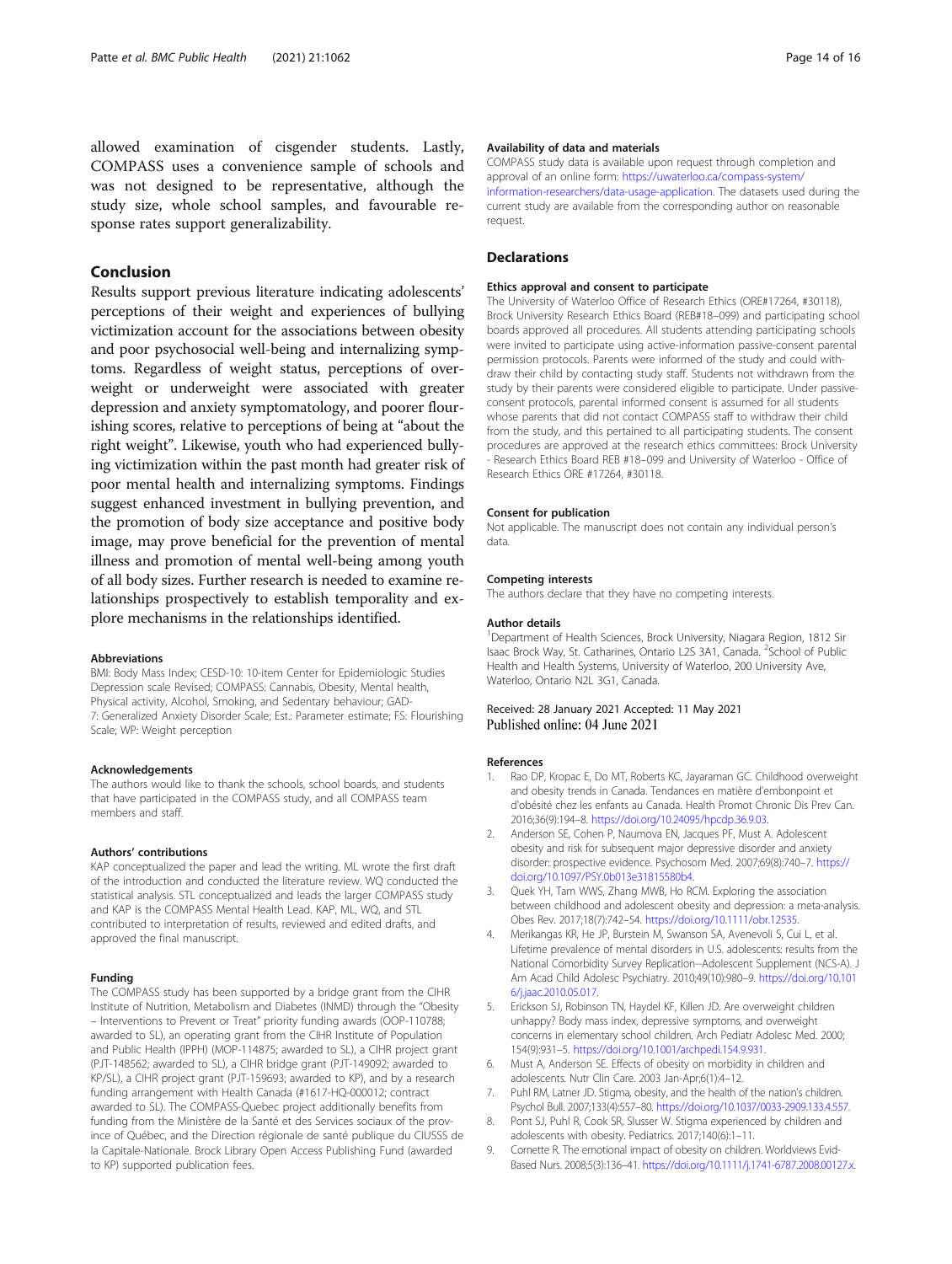- <span id="page-14-0"></span>10. Jansen W, van de Looij-Jansen PM, de Wilde EJ, Brug J. Feeling fat rather than being fat may be associated with psychological well-being in young Dutch adolescents. J Adolesc Health. 2018;42(2):128–36.
- 11. van Vuuren CL, Wachter GG, Veenstra R, Rijnhart JJM, van der Wal MF, Chinapaw MJM, et al. Associations between overweight and mental health problems among adolescents, and the mediating role of victimization. BMC Public Health. 2019;19(1):612. <https://doi.org/10.1186/s12889-019-6832-z>.
- 12. Puhl RM, Heuer CA. The stigma of obesity: a review and update. Obesity (Silver Spring). 2009;17(5):941–64. <https://doi.org/10.1038/oby.2008.636>.
- 13. Puhl R, Suh Y, Health consequences of weight stigma: implications for obesity prevention and treatment. Curr Obes Rep. 2015;4(2):182–90. [https://](https://doi.org/10.1007/s13679-015-0153-z) [doi.org/10.1007/s13679-015-0153-z.](https://doi.org/10.1007/s13679-015-0153-z)
- 14. Puhl RM, Latner JD, O'Brien K, Luedicke J, Forhan M, Danielsdottir S. Crossnational perspectives about weight-based bullying in youth: nature, extent and remedies. Pediatr Obes. 2016;11(4):241–50. [https://doi.org/10.1111/](https://doi.org/10.1111/ijpo.12051) [ijpo.12051.](https://doi.org/10.1111/ijpo.12051)
- 15. Puhl RM, Luedicke J, Heuer C. Weight-based victimization toward overweight adolescents: observations and reactions of peers. J Sch Health. 2011;81(11):696–703. <https://doi.org/10.1111/j.1746-1561.2011.00646.x>.
- 16. Hammami N, Chaurasia A, Bigelow P, Leatherdale ST. Exploring gender differences in the longitudinal association between bullying and risk behaviours with body mass index among COMPASS youth in Canada. Prev Med. 2020;139:106188. <https://doi.org/10.1016/j.ypmed.2020.106188>.
- 17. Janssen I, Craig WM, Boyce WF, Pickett W. Associations between overweight and obesity with bullying behaviors in school-aged children. Pediatrics. 2004;113(5):1187–94. <https://doi.org/10.1542/peds.113.5.1187>.
- 18. Lian Q, Su Q, Li R, Elgar FJ, Liu Z, Zheng D. The association between chronic bullying victimization with weight status and body self-image: a crossnational study in 39 countries. PeerJ. 2018;6:e4330. [https://doi.org/10.7717/](https://doi.org/10.7717/peerj.4330) [peerj.4330.](https://doi.org/10.7717/peerj.4330)
- 19. Emmer C, Bosnjak M, Mata J. The association between weight stigma and mental health: a meta-analysis. Obes Rev. 2020;21(1):e12935. [https://doi.](https://doi.org/10.1111/obr.12935) [org/10.1111/obr.12935.](https://doi.org/10.1111/obr.12935)
- 20. Szwimer E, Mougharbel F, Goldfield GS, Alberga AS. The association between weight-based teasing from peers and family in childhood and depressive symptoms in childhood and adulthood: a systematic review. Curr Obes Rep. 2020;9(1):15–29. [https://doi.org/10.1007/s13679-020-00367-0.](https://doi.org/10.1007/s13679-020-00367-0)
- 21. Warkentin T, Borghese MM, Janssen I. Associations between weight-related teasing and psychosomatic symptoms by weight status among schoolaged youth. Obes Sci Pract. 2016;3(1):44–50. <https://doi.org/10.1002/osp4.87>.
- 22. Pearl RL, Puhl RM. Weight bias internalization and health: a systematic review. Obes Rev. 2018;19(8):1141–63. <https://doi.org/10.1111/obr.12701>.
- 23. Atlantis E, Ball K. Association between weight perception and psychological distress. Int J Obes. 2008;32(4):715–21. <https://doi.org/10.1038/sj.ijo.0803762>.
- 24. Blashill AJ, Wilhelm S. Body image distortions, weight, and depression in adolescent boys: longitudinal trajectories into adulthood. Psychol Men Masculinity. 2014;15(4):445–51. [https://doi.org/10.1037/a0034618.](https://doi.org/10.1037/a0034618)
- 25. Hayward J, Millar L, Petersen S, Swinburn B, Lewis AJ. When ignorance is bliss: weight perception, body mass index and quality of life in adolescents. Int J Obes. 2014;38(10):1328–34. <https://doi.org/10.1038/ijo.2014.78>.
- 26. ter Bogt TFM, Van Dorsselaer SAFM, Monshouwer K, Verdurmen JEE, Engels RCME, Vollebergh WAM. Body mass index and body weight perception as risk factors for internalizing and externalizing problem behavior among adolescents. J Adolesc Health. 2006;39(1):27–34. [https://doi.org/10.1016/j.ja](https://doi.org/10.1016/j.jadohealth.2005.09.007) [dohealth.2005.09.007](https://doi.org/10.1016/j.jadohealth.2005.09.007).
- 27. Paxton SJ, Neumark-Sztainer D, Hannan PJ, Eisenberg ME. Body dissatisfaction prospectively predicts depressive mood and low self-esteem in adolescent girls and boys. J Clin Child Adolesc Psychol. 2006;35(4):539– 49. [https://doi.org/10.1207/s15374424jccp3504\\_5](https://doi.org/10.1207/s15374424jccp3504_5).
- 28. Voelker DK, Reel JJ, Greenleaf C. Weight status and body image perceptions in adolescents: current perspectives. Adolesc Health Med Ther. 2015;6:149–58.
- 29. Haynes A, Kersbergen I, Sutin A, Daly M, Robinson E. Does perceived overweight increase risk of depressive symptoms and suicidality beyond objective weight status? A systematic review and meta-analysis. Clin Psychol Rev. 2019;73:101753.
- 30. Roberts RE, Duong HT. Perceived weight, not obesity, increases risk for major depression among adolescents. J Psychiatr Res. 2013;47(8):1110–7. <https://doi.org/10.1016/j.jpsychires.2013.03.019>.
- 31. Solmi F, Sharpe H, Gage SH, Maddock J, Lewis G, Patalay P. Changes in the prevalence and correlates of weight-control behaviors and weight

perception in adolescents in the UK, 1986-2015. JAMA Pediatr. 2020;175(3): 267–75. <https://doi.org/10.1001/jamapediatrics.2020.4746>.

- 32. Daly M, Robinson E, Sutin AR. Perceived overweight and suicidality among US adolescents from 1999-2017. Int J Obes. 2020;44(10):2075–9. [https://doi.](https://doi.org/10.1038/s41366-020-0620-9) [org/10.1038/s41366-020-0620-9](https://doi.org/10.1038/s41366-020-0620-9).
- 33. Andreyeva T, Puhl RM, Brownell KD. Changes in perceived weight discrimination among Americans, 1995–1996 through 2004–2006. Obesity. 2008;16(5):1129–34. [https://doi.org/10.1038/oby.2008.35.](https://doi.org/10.1038/oby.2008.35)
- 34. Kyle TK, Thomas DM, Ivanescu AE, et al. Indications of increasing social rejection related to weight bias. Presented at Obesity Week, 2015.
- 35. Rubino F, Puhl RM, Cummings DE, Eckel RH, Ryan DH, Mechanick JI, et al. Joint international consensus statement for ending stigma of obesity. Nat Med. 2020;26(4):485–97. [https://doi.org/10.1038/s41591-020-0803-x.](https://doi.org/10.1038/s41591-020-0803-x)
- 36. Damiano SR, Yager Z, McLean SA, Paxton SJ. Achieving body confidence for young children: development and pilot study of a universal teacher-led body image and weight stigma program for early primary school children. Eat Disord. 2018;26(6):487–504. <https://doi.org/10.1080/10640266.2018.1453630>.
- 37. Puhl RM, Neumark-Sztainer D, Bryn Austin S, Suh Y, Wakefield DB. Policy actions to address weight-based bullying and eating disorders in schools: views of teachers and school administrators. J School Health. 2016;86(7): 507–15. [https://doi.org/10.1111/josh.12401.](https://doi.org/10.1111/josh.12401)
- 38. Christoph MJ, Jarrett ES, Gower AL, Borowsky IW. Weight status and weight perception in relation to mental distress and psychosocial protective factors among adolescents. Acad Pediatr. 2018;18(1):51–8. [https://doi.org/10.1016/](https://doi.org/10.1016/j.acap.2017.08.007) [j.acap.2017.08.007](https://doi.org/10.1016/j.acap.2017.08.007).
- 39. Elia C, Karamanos A, Silva MJ, O'Connor M, Lu Y, Dregan A, et al. Weight misperception and psychological symptoms from adolescence to young adulthood: longitudinal study of an ethnically diverse UK cohort. BMC Public Health. 2020;20(1):712. <https://doi.org/10.1186/s12889-020-08823-1>.
- 40. Lo W-S, Ho S-Y, Mak K-K, Wong Y-M, Lai Y-K, Lam T-H. Prospective effects of weight perception and weight comments on psychological health among Chinese adolescents. Acta Paediatr. 2009;98(12):1959–64. [https://doi.org/1](https://doi.org/10.1111/j.1651-2227.2009.01472.x) [0.1111/j.1651-2227.2009.01472.x.](https://doi.org/10.1111/j.1651-2227.2009.01472.x)
- 41. Xie B, Liu C, Chou CP, Qia J, Sprujt-Metz D, Gong J, et al. Weight perception and psychological factors in Chinese adolescents. J Adolesc Health. 2003; 33(3):202–10. [https://doi.org/10.1016/S1054-139X\(03\)00099-5](https://doi.org/10.1016/S1054-139X(03)00099-5).
- 42. Boak A, Hamilton HA, Adlaf EM, Henderson JL, Mann RE. The mental health and well-being of Ontario students, 1991-2017: Detailed findings from the Ontario Student Drug Use and Health Survey (OSDUHS) (CAMH Research Document Series No. 47). Toronto: Centre for Addiction and Mental Health; 2018.
- 43. Freeman JG, King M, Pickett W, et al. The health of Canada's young people : a mental health focus. Canada: Public Health Agency of Canada; 2011.
- 44. Isomaa R, Isomaa AL, Marttunen M, Kaltiala-Heino R. Bj¨orkqvist K. longitudinal concomitants of incorrect weight perception in female and male adolescents. Body Image. 2011;8(1):58–63. [https://doi.org/10.1016/j.](https://doi.org/10.1016/j.bodyim.2010.11.005) [bodyim.2010.11.005.](https://doi.org/10.1016/j.bodyim.2010.11.005)
- 45. Schiefelbein EL, Mirchandani GG, George GC, Becker EA, Castrucci BC, Hoelscher DM. Association between depressed mood and perceived weight in middle and high school age students: Texas 2004–2005. Matern Child Health J. 2012;16(1):169–76. <https://doi.org/10.1007/s10995-010-0733-1>.
- 46. Wang J, Iannotti RJ, Luk JW. Bullying victimization among underweight and overweight U.S. youth: differential associations for boys and girls. J Adolesc Health. 2010;47(1):99–101. [https://doi.org/10.1016/j.jadohealth.2009.12.007.](https://doi.org/10.1016/j.jadohealth.2009.12.007)
- 47. Griffiths LJ, Wolke D, Page AS, Horwood JP, ALSPAC Study Team. Obesity and bullying: different effects for boys and girls. Arch Dis Child. 2006;91(2): 121–5. <https://doi.org/10.1136/adc.2005.072314>.
- 48. Lee K, Dale J, Guy A, Wolke D. Bullying and negative appearance feedback among adolescents: is it objective or misperceived weight that matters? J Adolesc. 2018;63:118–28. [https://doi.org/10.1016/j.adolescence.2017.12.008.](https://doi.org/10.1016/j.adolescence.2017.12.008)
- 49. Leatherdale ST, Brown KS, Carson V, Childs RA, Dubin JA, Elliott SJ, et al. The COMPASS study: a longitudinal hierarchical research platform for evaluating natural experiments related to changes in school-level programs, policies and built environment resources. BMC Public Health. 2014;14(1):331. [https://](https://doi.org/10.1186/1471-2458-14-331) [doi.org/10.1186/1471-2458-14-331.](https://doi.org/10.1186/1471-2458-14-331)
- 50. Chartier M, Vander Stoep A, McCauley E, Herting JR, Tracy M, Lymp J. Passive versus active parental consent: implications for the ability of schoolbased depression screening to reach youth at risk. J Sch Health. 2008;78(3): 157–86. <https://doi.org/10.1111/j.1746-1561.2007.00278.x>.